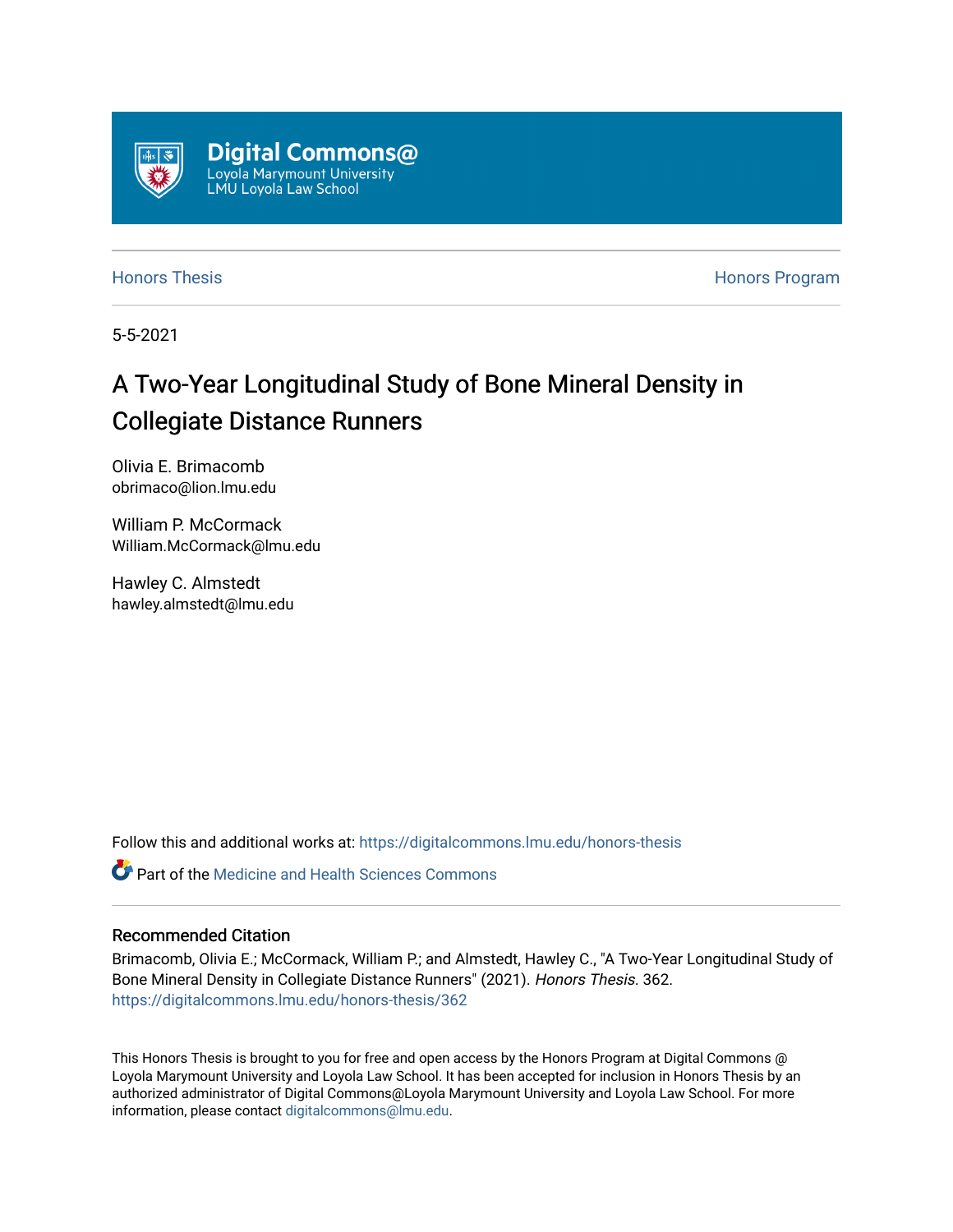

# **A Two-Year Longitudinal Study of Bone Mineral Density in Collegiate Distance Runners**

A thesis submitted in partial satisfaction

of the requirements of the University Honors Program

of Loyola Marymount University

by

**Olivia Brimacomb**

**May 5, 2021**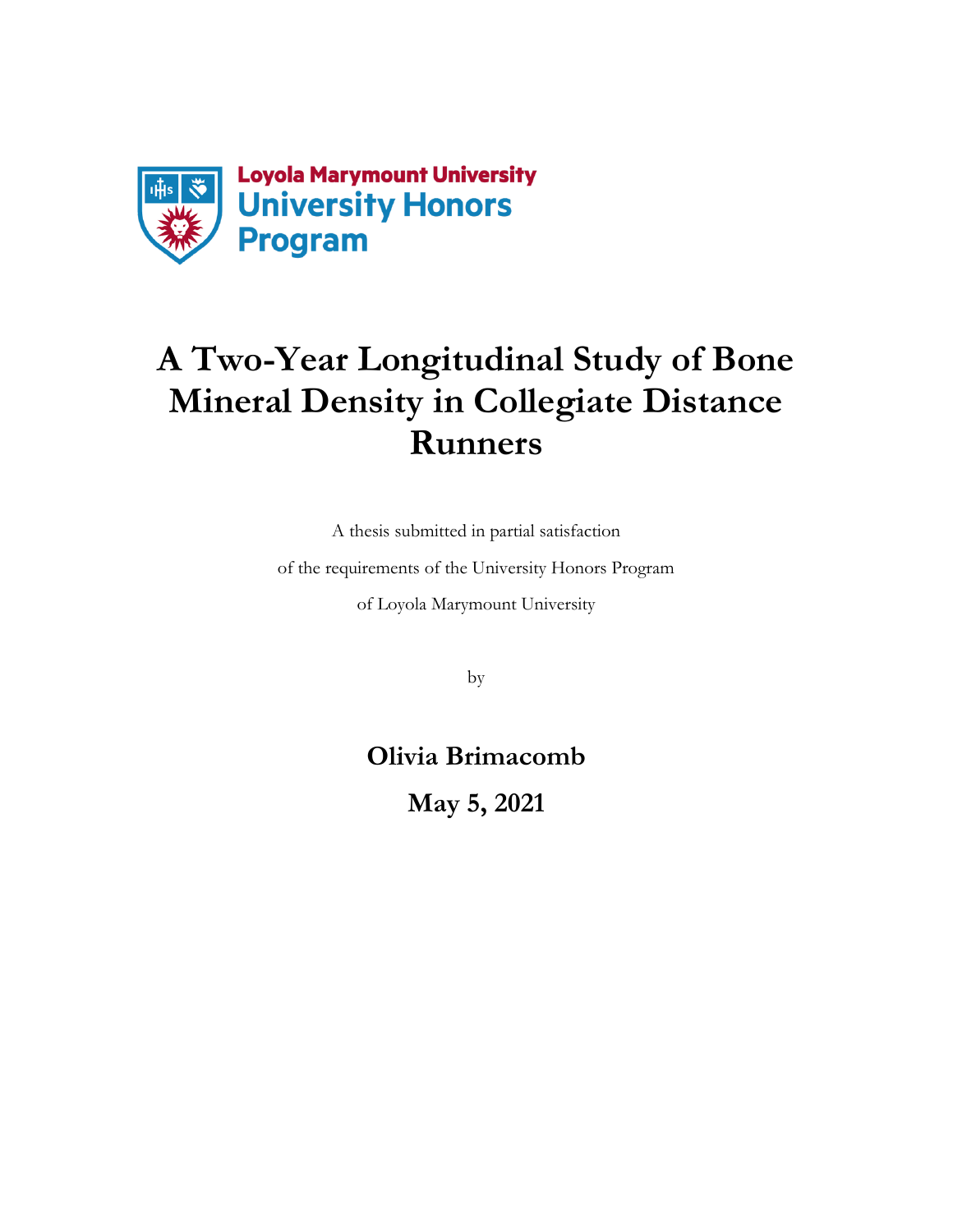### **A Two-Year Longitudinal Study of Bone Mineral Density in Collegiate Distance Runners**

Olivia E. Brimacomb, William P. McCormack, and Hawley C. Almstedt

Loyola Marymount University

Frank R. Seaver College of Science and Engineering

Department of Health and Human Sciences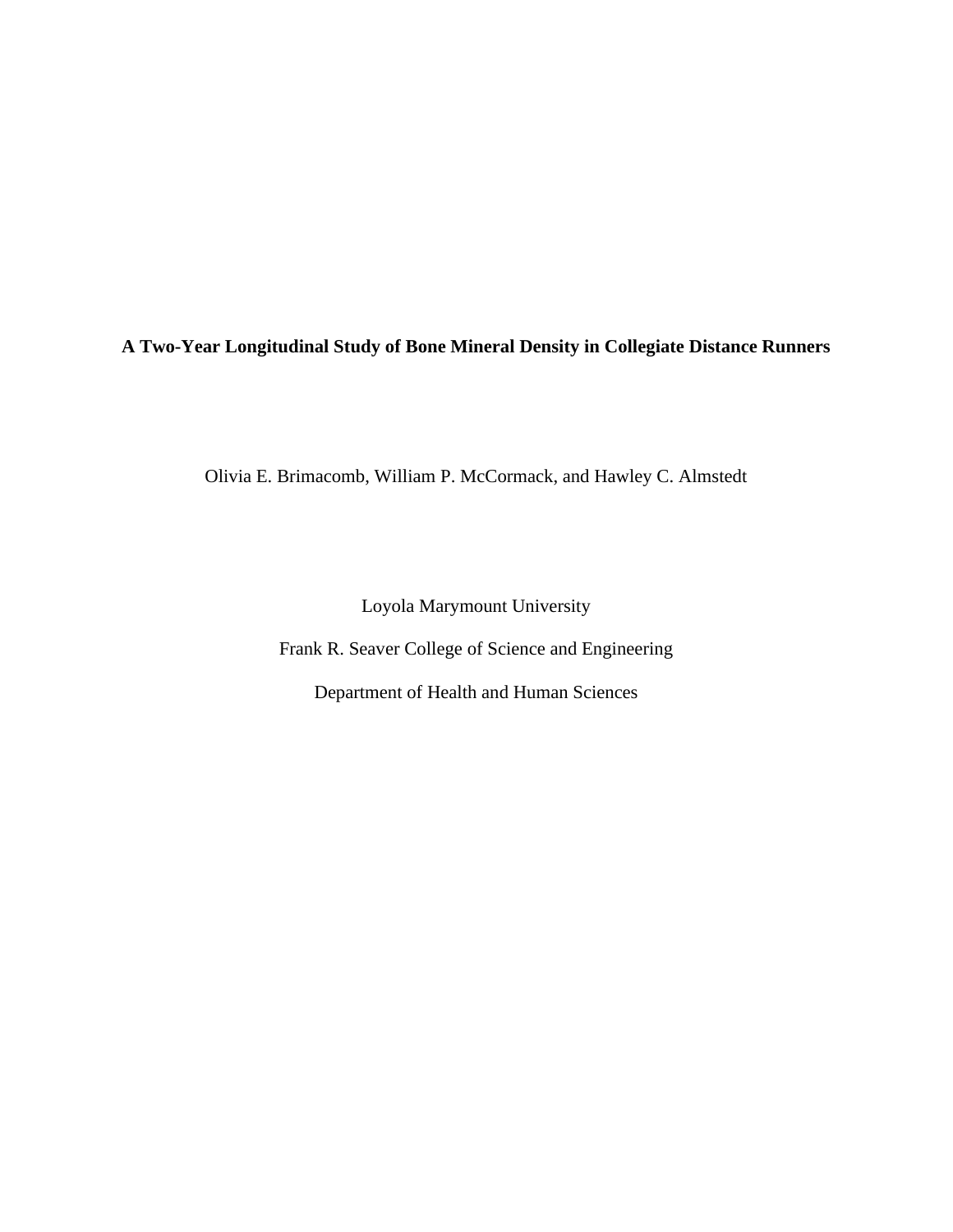#### **Abstract**

Research has shown that weight-bearing physical activity such as running results in osteogenesis; distance runners, however, may experience deficiencies at specific sites. The purpose of this investigation was to examine changes in bone mineral density (BMD) of male and female collegiate cross-country runners over two years. **Methods**: BMD of 29 collegiate distance runners (16 men and 13 women) were measured five times over 24 months using dual-energy xray absorptiometry (DXA) at the anterior-posterior (AP) and lateral (LAT) spine, femoral neck (FN), total hip (TH), whole body (WB), and ultra-distal (UD) forearm. A repeated measures multivariate analysis of covariance, with bone free lean mass (BFLM) as covariate, was used to compare mean BMD values. **Results**: Adjusted for BFLM, there were no significant differences (p>0.05) in BMD at any site between sexes. There were no significant differences at the AP or LAT spine, or FN across visits for either sex. There was a significant increase in BMD ( $p=0.044$ ) at the UD forearm over two years in males. However, 56% of the men (n=9) had a z-score <-1 at the UD forearm. Seven of 11 women had z-scores <-1.0 at the LAT spine and four of 13 had zscores <-1.0 at the AP spine. **Conclusion**: There were no significant changes in BMD at any site over the two-year time frame, except the men had a significant increase in BMD at the nondominant forearm. The spine appears to be an area of concern for the women in this study when examining z-score results.

**Word Count**: 250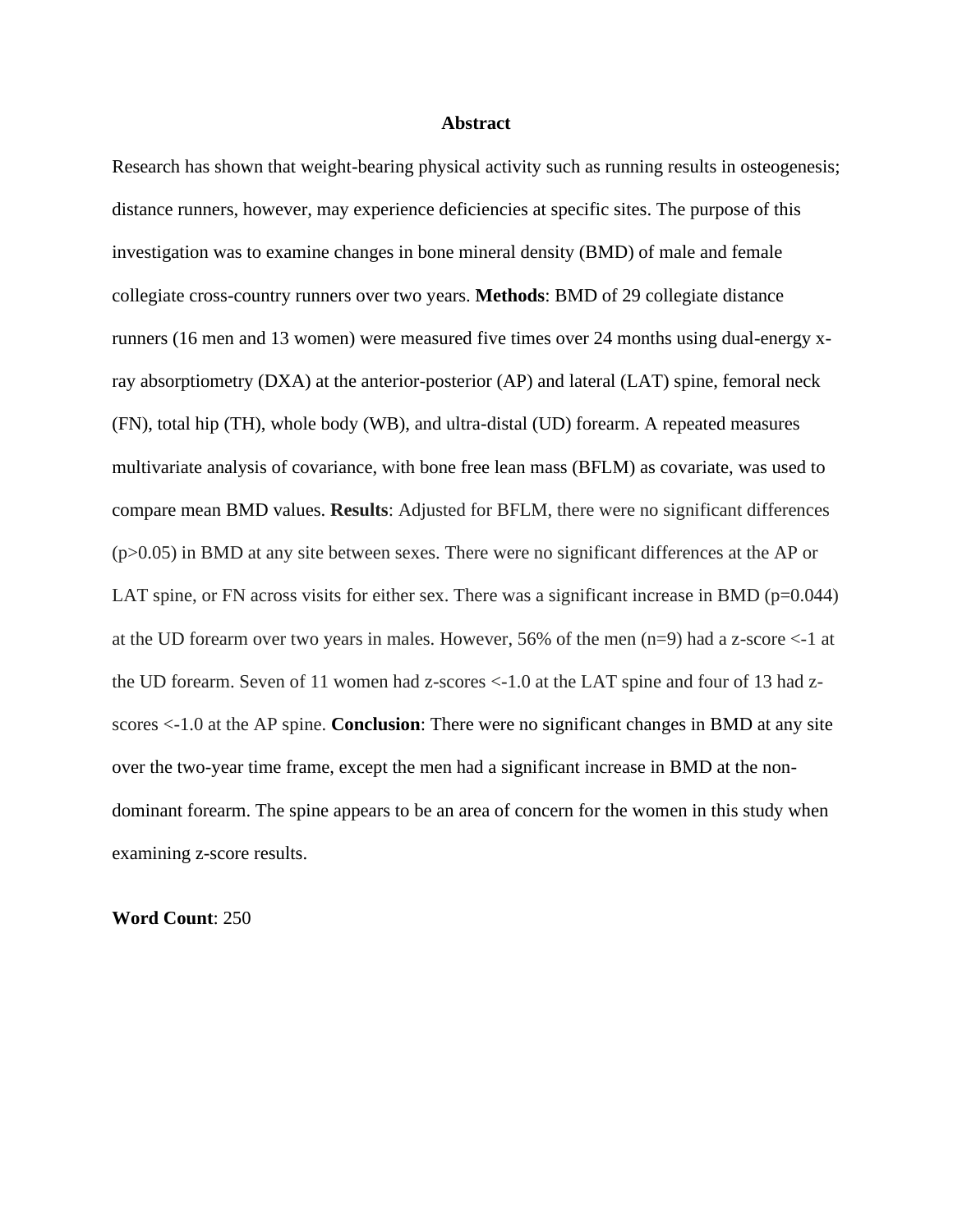#### **Introduction**

The skeletal system plays an important role in overall health across the human life span. Research has shown that over time, however, the skeleton architecture can change and become brittle and subject to fracture (Nattiv et al., 2007). The activities performed early in life, namely the first three decades, can impact the skeleton thereafter. Exercise, especially weight-bearing, high impact activity early in life, is thought to be beneficial to skeletal health, helping to accrue the maximum bone density during the bone formation years (Stanforth et al., 2016). For women, it appears that the skeletal system growth is complete by the age of 20 (Haapasalo et al., 1996). For men it appears that bone growth may continue until the middle of their third decade of life (Barrack et al., 2017). In addition to weight-bearing, high impact activity, energy intake, including a person's calcium and vitamin D intake are important factors in optimizing bone health early in life (McCormack et al., 2017; Pollock, et al., 2010).

The bone health of endurance athletes has been of interest to sports scientists for decades. It has been shown that some of these athletes may experience periods of low caloric intake to control weight gain (Tenforde et al., 2016). This reduced caloric intake impacts bone health through decreased calcium and vitamin D levels, and research has shown distance runners may experience osteopenia and osteoporosis at a young age (Barrack, et al., 2017; Barrack, et al., 2008). Over the past few decades, there have been a number of cross-sectional studies examining the bone mineral density (BMD) of endurance athletes. Some studies have a shown a benefit in BMD at specific sites (Kohrt et al., 2004; Hind et al., 2006; McCormack et al., 2019). Others have shown reduced BMD in distance runners (Barrack et al., 2007; Fredericson et al., 2007; Tenforde et al., 2015, 2018), or that reduced BMD may be site specific, such as at the lumbar spine, when compared with age and size matched controls (Barrack et al., 2008; Fredericson et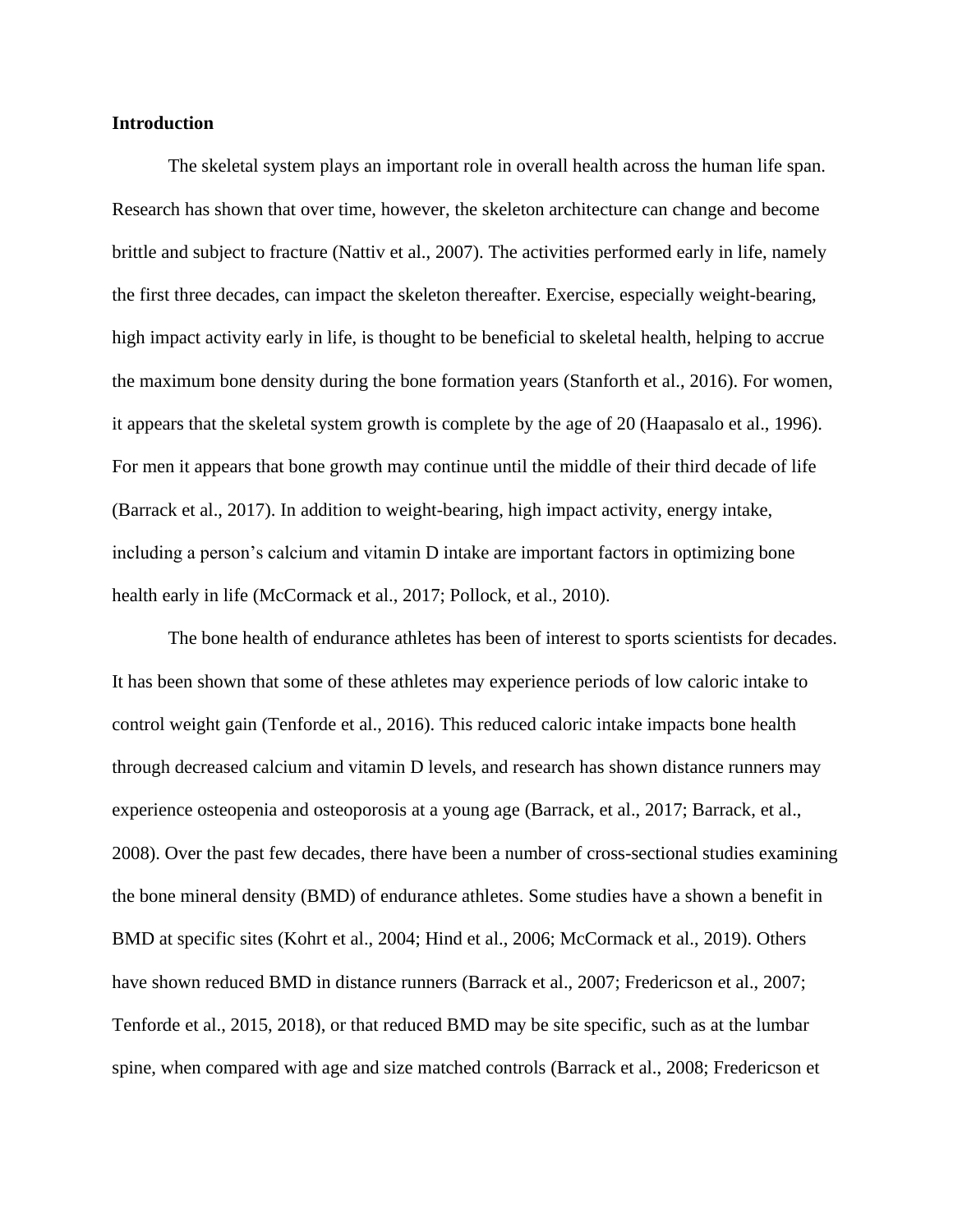al., 2007; Hind et al., 2006). Additionally, there have been numerous longitudinal studies examining the BMD of distance runners, with investigation durations ranging from 8 months to 5 years. The populations of these investigations have varied from adolescent runners to adult premenopausal women runners, with most of these studies using women participants. One longitudinal study investigated male and female distance runners, power athletes, and controls of collegiate age over a one-year timeframe (Bennell et al., 1997). In a study of female collegiate distance runners, gymnasts, and controls, Taaffe and colleagues (1997) examined BMD changes over an eight-month period. Several longitudinal studies have been conducted on adult elite female distance runners (Pollock et al., 2010; Hind et al., 2011; Sumida et al., 2014). In addition, Barrack and colleagues (2011) conducted a 3-year follow-up of BMD changes in high school women distance runners.

There has been very little research conducted on the BMD changes of collegiate distance runners. These runners may experience many changes in their lives during this time, such as a move away from home and comforts of home-cooked meals and a certain amount of training during their high school years. College brings the possibilities of dining facility meals, more time in classes and associated studying, less rest or sleep time, and changes to the quantity and quality of training. These factors can impact the bone health of these individuals. A recently published examination of the bone health over one-year from a similar population showed that the men maintained BMD across a one-year period (Infantino et al., 2021). The women in that investigation, however, lost BMD at several sites across the one-year period (Infantino et al., 2021).

The purpose of this investigation was to examine the changes in BMD of male and female collegiate distance runners over two years. The results will provide additional data to the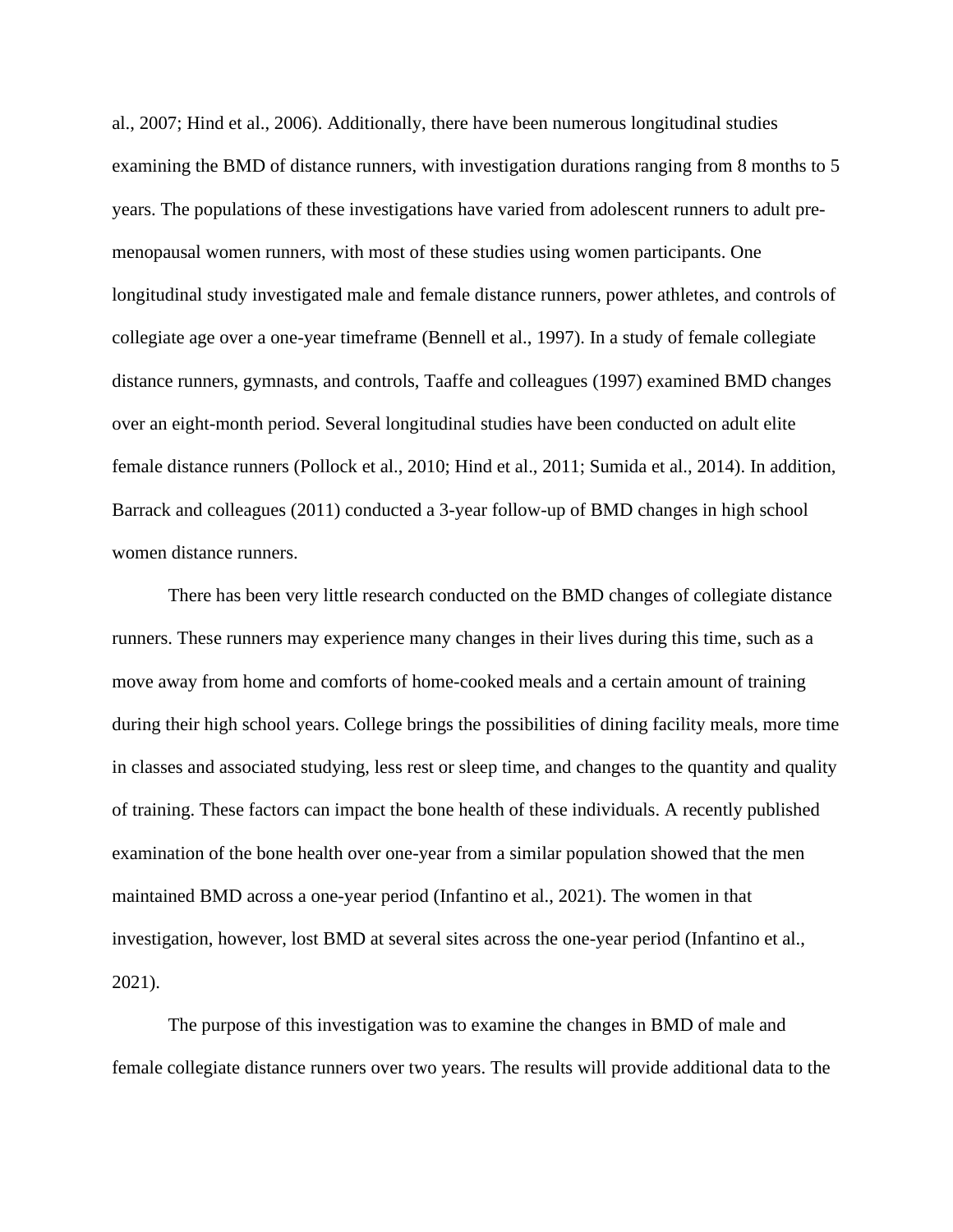limited existing bone health research over this duration of time. The hypothesis of this study was that the men would accrue bone and that the women would lose bone density over the two-year period.

#### **Methods**

For this investigation, 29 participants were recruited from an NCAA Division I crosscountry team across a four-year timeframe, including 16 male and 13 female runners. Descriptive data for the participants is presented in Table 1 which includes data from visits one and five. The training for this group of distance runners included 10 running sessions per week, with a total weekly mileage greater than 100 km, and several athletes in excess of 120 km. The runners performed cross-training sessions two mornings each week, which consisted of water running or stationary cycling and two resistance training sessions per week.

The five visits within this study were conducted at the beginning of consecutive semesters, beginning in the fall of the runner's freshman or transfer year. The time between visits was four months between the fall semester and spring semester testing and approximately 8 months between spring semester testing and the next fall testing. All participants gave informed consent and the research protocol was approved in accordance with the Helsinki Declaration by the Loyola Marymount University Human Subject's Institutional Review Board.

BMD was measured at six sites: anterior-posterior (AP) spine, lateral (LAT) spine, total hip (TH), femoral neck (FN), whole body (WB), and ultra-distal (UD) non-dominant forearm using dual-energy x-ray absorptiometry (DXA; Hologic Delphi A, Waltham, MA, USA). The machine was calibrated daily using a spine phantom prior to any testing. The same laboratory technician performed all the scans and this technician has a coefficient of variation of < 1.5%.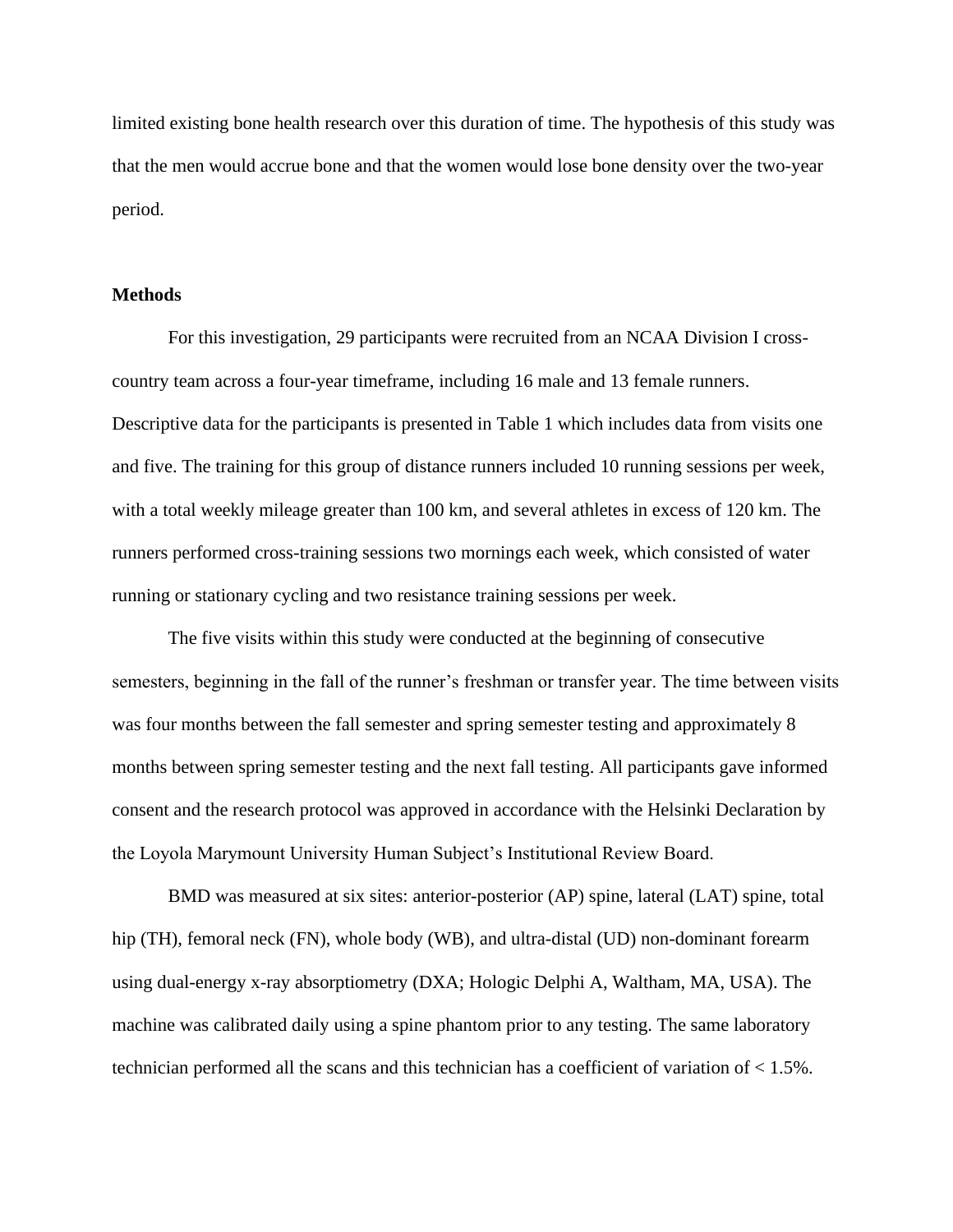The WB DXA scan was used to determine percent body fat and bone-free lean mass (BFLM). Zscores were used to compare the participants in this investigation with healthy age, sex, and ethnicity-matched norms. A z-score < -1.0 was used to identify those participants with low bone density as has been described in previous research (Nattiv et al., 2007). At baseline, athletes gave a history of sports and exercise-related bone injuries. At each subsequent visit, athletes were asked about injuries over the preceding reporting period. In addition, the female runners were asked to complete a menstrual history questionnaire. The women were categorized by menstrual cycle as either eumenorrheic (10 to 12 cycles per year), irregular, which included oligomenorrhea (4 to 9 cycles per year) and amenorrhea (less than 3 cycles per year or no period over the past 3 months), or contraceptive users.

A repeated measures multivariate analysis of covariance, with BFLM as covariate, was used to compare the mean BMD values between sexes and across visits. BFLM was used as the covariate due to its correlation with BMD at the measured sites  $(r = 0.427$  to 0.674,  $p < 0.021$ ). All analysis was carried out utilizing IBM SPSS Statistics for Windows version 24 (IBM Corp., Armonk, N.Y., USA). A repeated-measure analysis of variance was used to determine changes in demographic data across the five visits. Significance was set at an alpha level of 0.05 for all tests.

#### **Results**

#### *Baseline*

At baseline the men runners were taller, heavier, had higher BFLM, and lower body fat than the women runners. Both groups were equal in age and BMI (Table 1). There were no differences in BMD, when adjusted for BFLM, between men and women at any of the six sites at baseline (Figures 1-6). Five of the men (31%) and five of the women (38.5%) had a previous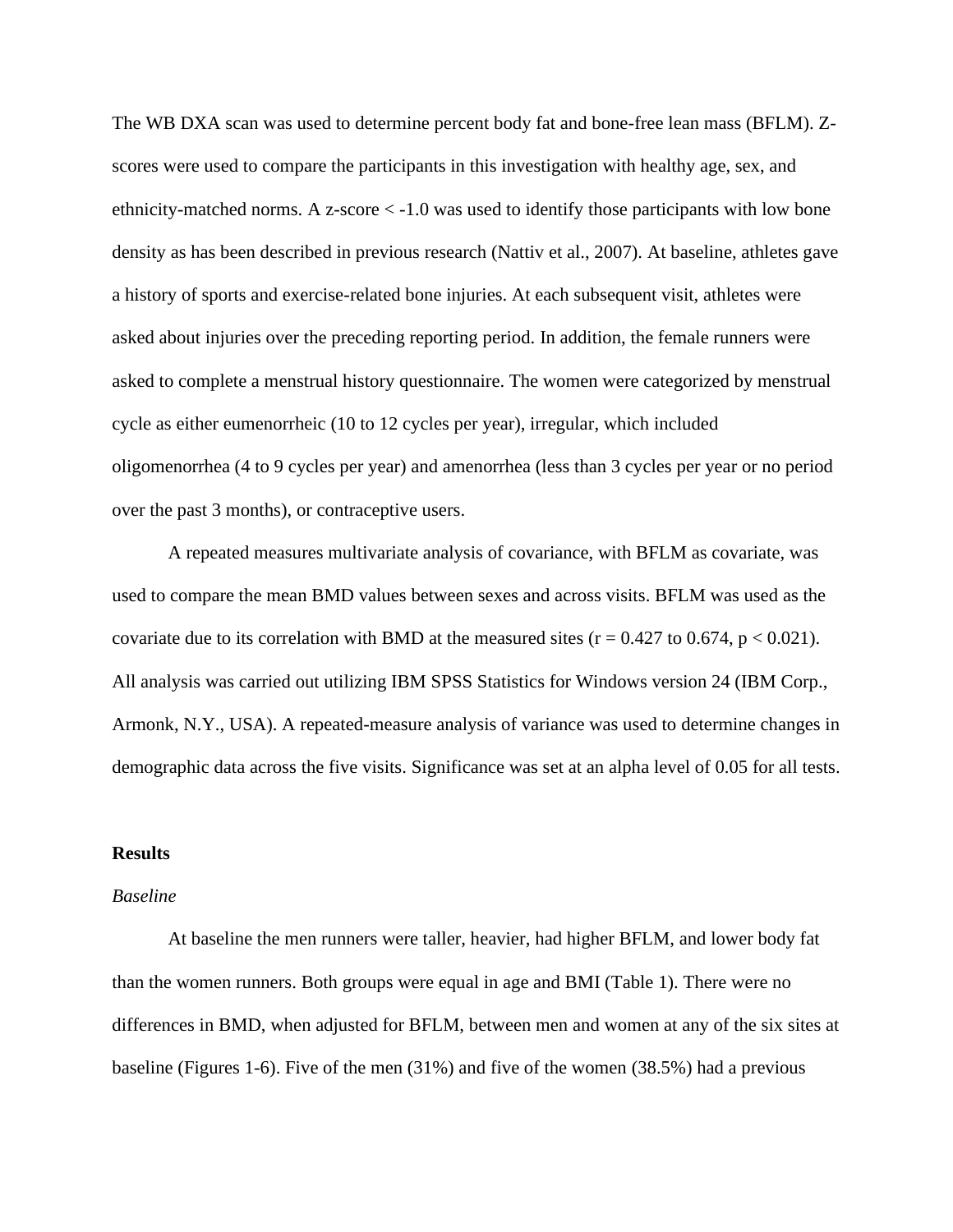stress fracture/reaction prior to college. Baseline menstrual status of the women is presented in Table 1. One of the women who was eumenorrheic had a previous stress fracture/reaction, the two women who had irregular menstrual cycles at baseline had a previous stress fracture/reaction, and two of the women using oral contraceptives had experienced a stress fracture/reaction prior to joining the investigation. At the first visit, four of the female runners had z-scores  $\lt$  -1.0 at the AP spine, two at the WB, and one each at the FN and TH (Table 2). These eight z-scores < -1.0 occurred in four female runners, one eumenorrheic runner had two zscores < -1.0 (AP spine and WB), one of the female runners that had irregular menstrual function had a z-score  $\lt$  -1.0 at the AP spine and the other female runner with an irregular menstrual function had four z-scores < -1.0 (AP spine, FN, TH, and WB), and one female runner on oral contraceptives had a z-score < -1.0 at the AP spine. There were three men who had a z-score < - 1.0 at visit one and they were all at the AP spine. None of these men had a previous stress fracture/reaction. Calcium nor vitamin D intake did not correlate with any of the BMD measurements at baseline.

#### *Longitudinal*

Over the two years the men grew taller, gained weight, increased BFLM by 2.8%, and reduced body fat by 4.6%. The women gained weight (3.4%) with most of it being an increase in BFLM (2.6%) and had a change in BMI (Table 1). Across the two years, when adjusted for BFLM, there were no significant differences in BMD between the male and female runners at any visit at any site (Figures 1-6). There was only one BMD measure that reached a statistically significance difference between visit 1 and 5, which was a significant BMD increase at the U/D forearm in the men (Figure 6). However, there were several significant changes across the two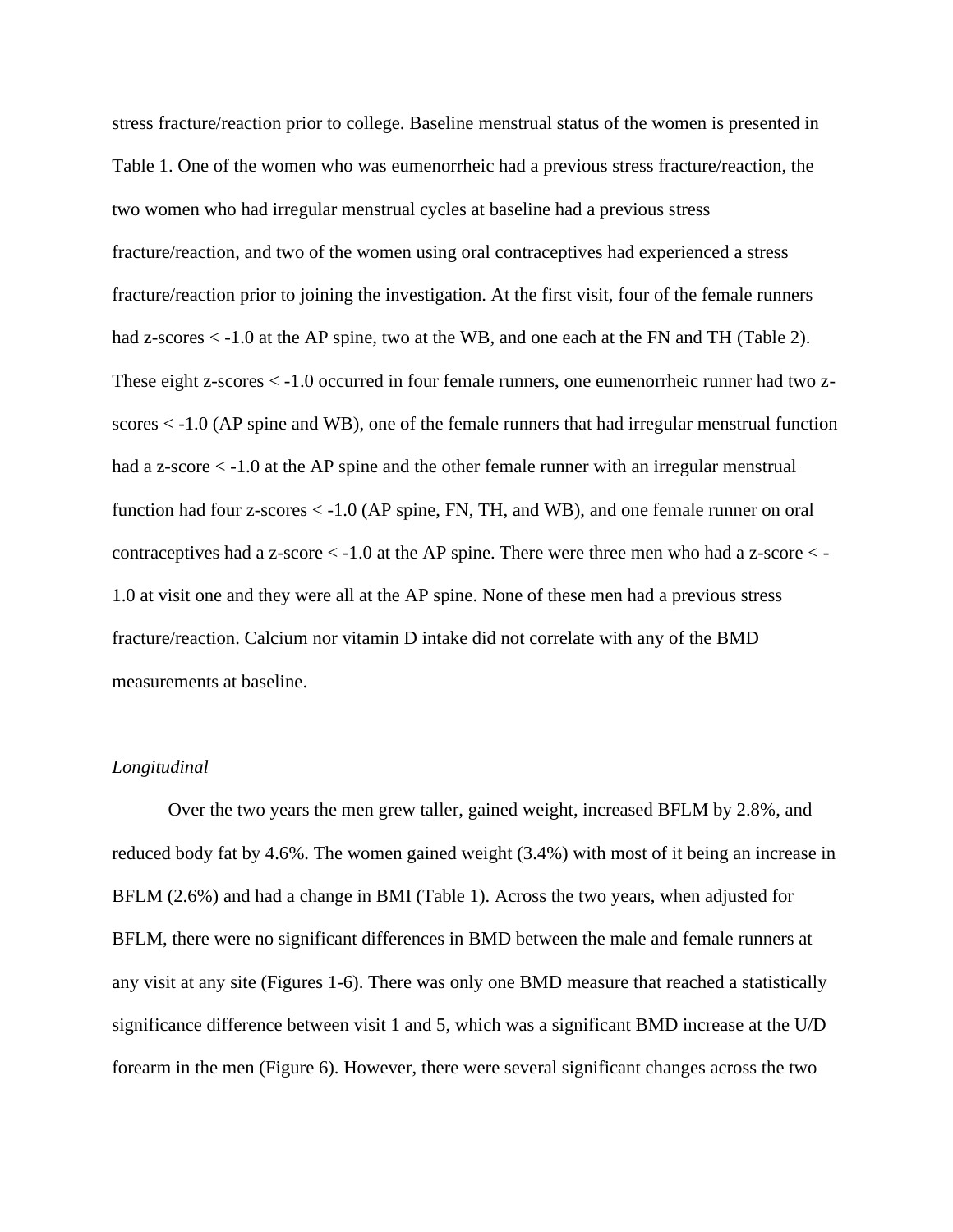years in the men and women (Figures 1-6). Of note were the non-significant decreases in BMD at the FN  $(-1.3\%$ , Figure 3), TH  $(-1.6\%$ , Figure 4), and WB  $(-1.9\%$ , Figure 5) in the female runners and at the FN (-1.7%, Figure 3) in the male runners over the two years. The spine results were positive with the female runners having non-significant increases at the AP  $(+1.3\%$ , Figure 1) and LAT (+1.9%, Figure 2) spine and the male runners having a non-significant increase at the AP spine  $(+0.9\%$ , Figure 1).

When examining z-score results (Table 2), by visit five, there were only two men that had z-scores < -1, one at the AP spine and one at the WB. However, over 50% of the male runners had z-scores < -1.0 at the UD forearm. Even though there were non-significant increases of BMD at the AP and LAT spine in the female runners,  $31\%$  (n = 4) had z-scores < -1.0 at the AP spine and  $64\%$  (n = 8) had z-scores  $\lt$  -1.0 at the LAT spine at the end of two years. At visit five, 27% ( $n = 3$ ) of the female runners had z-scores  $\lt$  -1.0 at the U/D forearm.

Over the two years of the study, nine of the runners (31%) had a stress reaction/fracture. Of those nine who sustained a stress reaction/fracture, six were women (46% of the female runners) and three were men (19% of the male runners). One woman sustained two stress reaction/fractures and one woman sustained three stress reaction/fractures. There were a total of 12 stress reaction/fractures across the two years of the study. Eight (67%) of the stress reactions/fractures occurred during the first year of the study, four each in the fall and spring of the first year. No stress reactions/fractures occurred during the second fall (cross-country season), and four (33%) occurred during the second spring (track season). Of the 12 bone injuries, four were in the right tibia, four in the left tibia, two in the 4<sup>th</sup> metatarsal of the left foot (same individual), one in the left femur head, and one in the lumbar spine. Of the six women that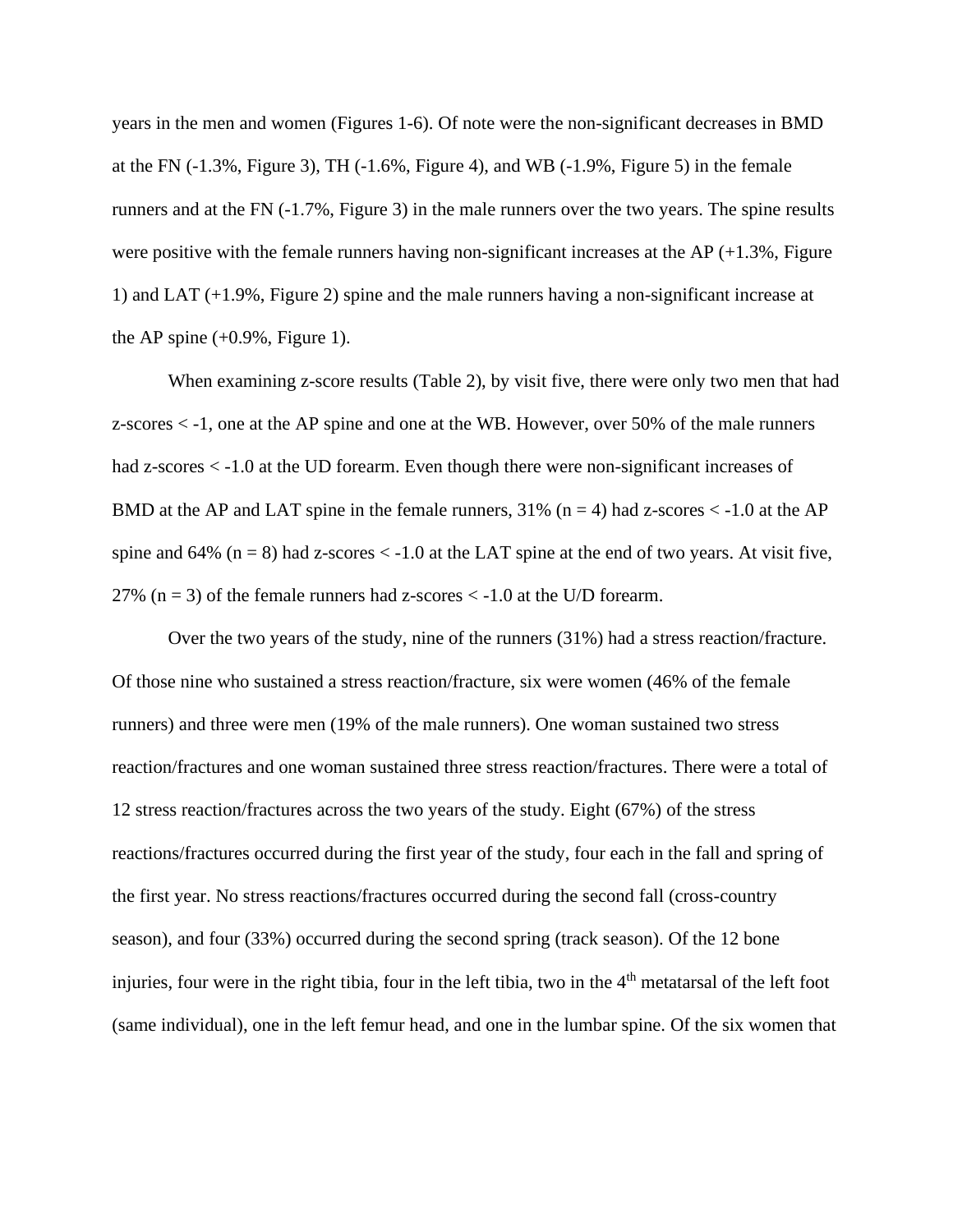sustained a stress fracture, two were experiencing irregular menstrual function when their stress fracture occurred, two were eumenorrheic, and two were on oral contraceptives.

The number of women who were eumenorrheic was six throughout the study. The number of women on oral contraceptives started at five at visit one and went down to three at visit five. The number of female runners experiencing irregular menstrual function changed from two at visit one, to four at visit two (the beginning of the spring semester), and to three for the remainder of the study.

#### **Discussion**

The results of this investigation revealed that over the two-year timeframe, this sample of collegiate distance runners was able to maintain their BMD at the six sites tested and the men continued to accrue bone at the U/D forearm. However, there were a few areas of concern. The TH and WB measures for the women had significant decreases in the middle of the study, with the women having a significant decrease at the TH between visits 2 and 5 and a significant decrease at the WB between visits 2 and 3, with no subsequent significant increases. When adjusted for BFLM there were no statistically significant differences in BMD between the female and male runners in this sample of collegiate distance runners.

#### *Baseline*

At baseline, this group of collegiate distance runners are similar in size and BFLM and are running the typical mileage of competitive collegiate distance runners (Dengel et al., 2020). The BMD results from this group of distance runners is in line with the data reported by Dengel et al. (2020) in a large-scale investigation into BMD of collegiate athletes. The z-scores at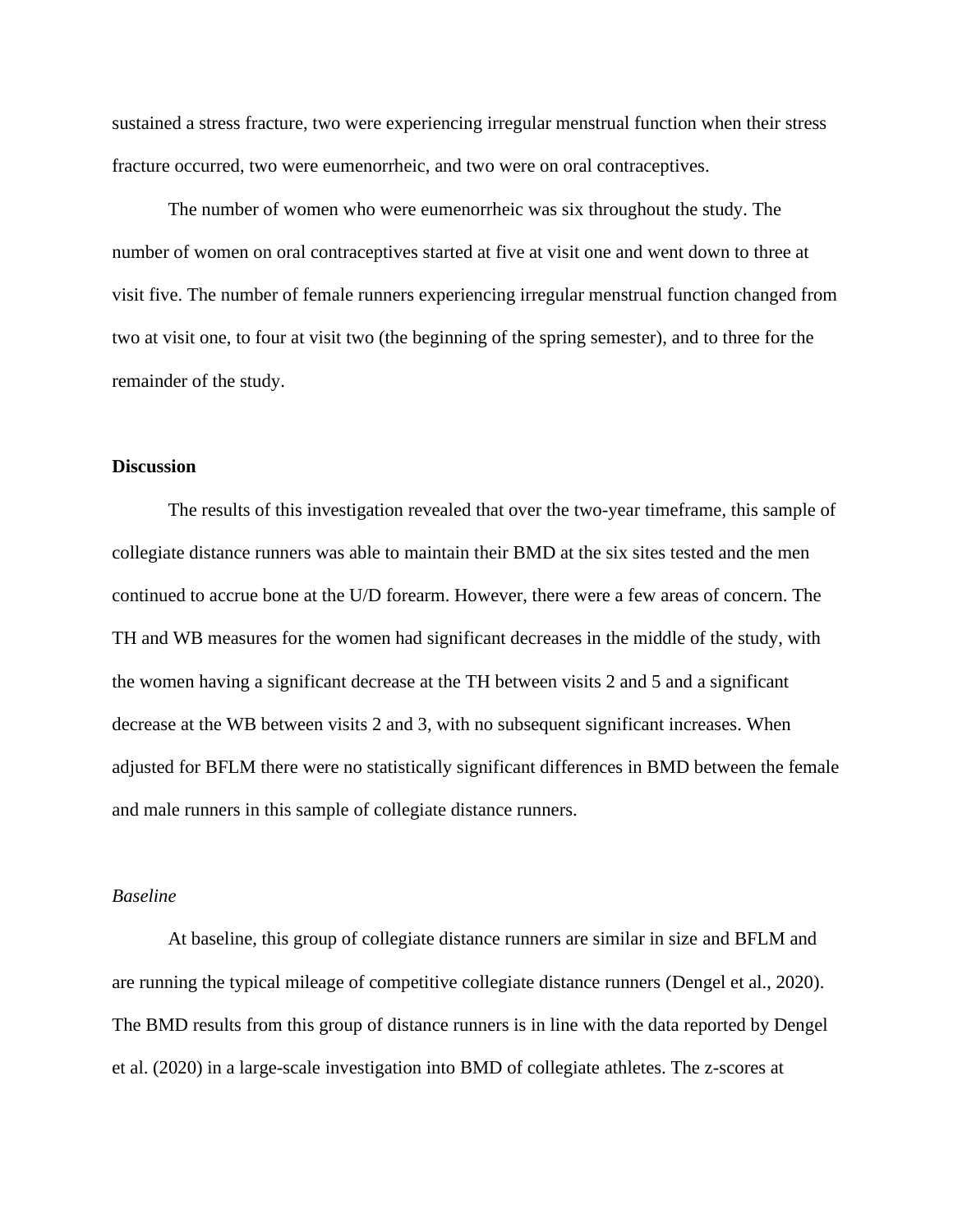baseline indicate that in these female runners, there may be an issue at the AP spine. Four of the female runners  $(31\%)$  had z-scores  $\lt$  -1.0 at the AP spine. This finding supports previous research about the lumbar spine being an area of concern in distance runners (Fredericson et al., 2007; Hind et al., 2006). For the male runners there were only three men having a z-score < -1.0 at baseline, all at the AP spine, pointing out a site of concern for distance runners.

The initial menstrual status of the women in this study is comparable to that seen in past research, including the work of Bemben et al. (2004) who reported 7 of 10 runners eumenorrheic and 3 of 10 female runners experiencing menstrual irregularities, and Barrack et al. (2011) who reported 28 of 39 female runners eumenorrheic and 11 of 39 (28%) female runners experiencing menstrual irregularities. The cohort of the present study differs from the work of Gremion et al. (2001) who reported 36% of their female runners experiencing menstrual irregularities and only 33% being eumenorrheic and Pollock et al. (2010) who reported 63% of their female runners experiencing menstrual irregularities.

#### *Longitudinal*

To our knowledge, there have been no investigations examining BMD of male and female collegiate distance runners over a two-year timeframe. In this cohort of collegiate distance runners, the men maintained their BMD over the two years and even had an increase in BMD at the U/D forearm. In examining the changes in BMD at the lumbar spine, an area of concern in distance runners (Fredericson et al., 2007; Hind et al., 2006), the men had a statistically non-significant increase in BMD at the AP spine and non-significant decrease in BMD at the LAT spine. The site of concern for the men in this cohort may be the FN, where there was a non-significant decrease of 1.7% over the two years. It could be expected that the FN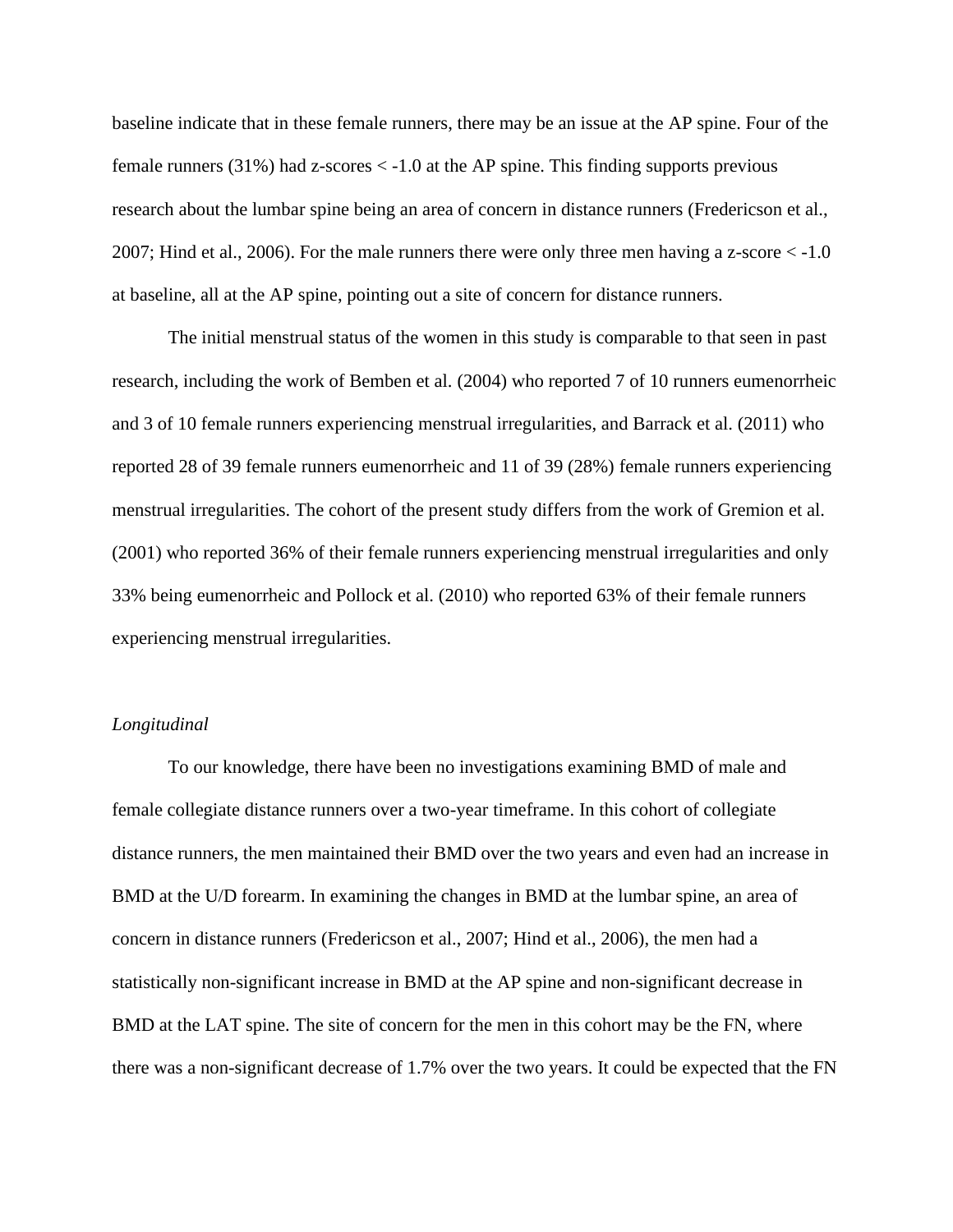and TH would increase in male distance runners over the two years of the study. Previous research has shown that men may still be accruing BMD in their early twenties (Barrack et al., 2017). However, the men had zero z-scores at the FN and  $TH < -1.0$ , so compared with men of similar age and ethnicity, they have adequate BMD. In research by Infantino et al. (2021), it was reported that men had higher BMD at the TH than age and size matched controls, showing that impact forces of running may be beneficial to BMD.

The z-scores at the AP spine may suggest an area of interest in male distance runners. Comparable to baseline, at visits two and three, three men had z-scores  $\lt$  -1.0. However, this decreased to two and then one male at visits four and five, respectively. An interesting finding was that three male runners (19%) had z-scores < -1.0 at the WB at visit two, the beginning of their second semester. This may be due to several reasons including the transition from high school to college life with a probable increase in training load and possible impacts on the diet and rest patterns of these runners. With the lack of longitudinal BMD data on male distance runners, there is a continued need to collect this data in order to address the concept of Relative Energy Deficiency in Sport (RED-S). The energy availability of a larger sample of this group of collegiate distance runners can be found in the investigations by McCormack and colleagues (2019) and by Beermann et al. (2020).

The female runners in this cohort did not have any statistically significant changes in BMD between visits one and five, however, there was a significant decrease in BMD between visits two and five at the TH and a significant decrease in BMD at the WB between visits two and three. Similar to the male runners at the FN, it could be expected that distance runners would have enhanced BMD at the TH due to the stresses on the femur during running. In examining the z-scores of the female runners, the two sites that stand out are the AP spine and WB. Throughout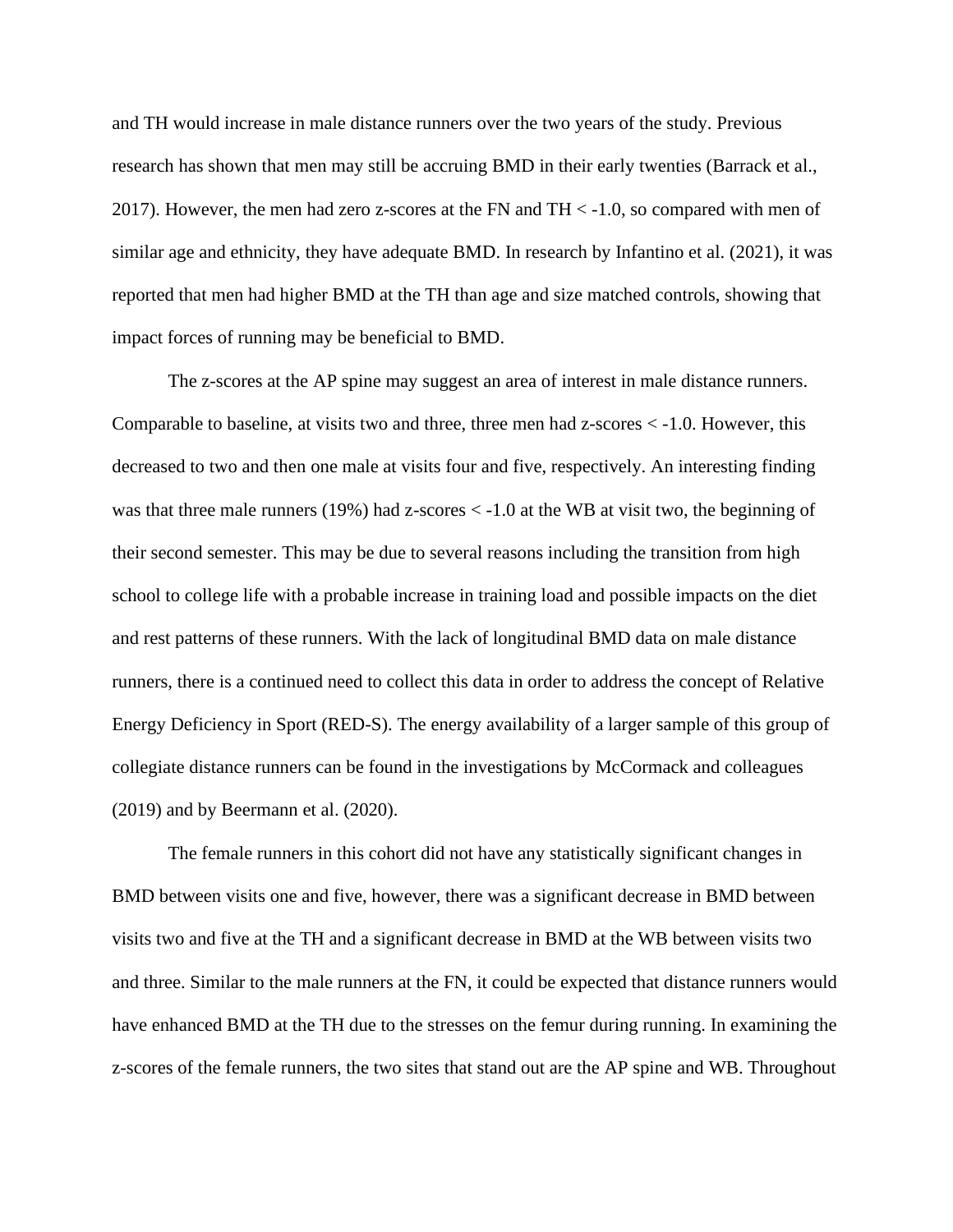the two years, four or five female runners had z-scores < -1.0 at the AP spine and two to four women had z-scores < -1.0 at the WB. Previous research has identified the lumbar spine as an area of concern for distance runners due to relative loading status of the site (Fredericson et al., 2007; Hind et al., 2006).

In the female runners there were  $47$  z-scores  $\lt$  -1.0 across the five visits. Six women accounted for these scores. Twenty-eight (60%) of these scores were in women that were experiencing irregular menstrual function at the time. Twelve (25%) were in women using oral contraceptives, and seven (15%) were in women experiencing eumenorrhea. Also, of the 47 zscores  $\lt$  -1.0, 37 (79%) were at the AP spine and WB.

Four women (31%) experienced menstrual irregularities at some point across the investigation. At visit one there were two women experiencing menstrual irregularities, which doubled to four women at visit two, then settled at three women for the remainder of the investigation. One woman encountered menstrual irregularities throughout the investigation and two other women began experiencing menstrual irregularities at visit two and continued to the end of the study.

Across the two years there were twelve reports of stress fractures/reactions in nine runners. Three male runners (19%) sustained a stress fracture over the two years of the study, all in the tibia and all in the first year, two in the fall cross-country season and one in the spring track season. These three male runners had calcium intake above the recommended daily allowance (RDA) for adults. However, two of the three men had vitamin D intakes less than the RDA, although running in southern California may have exposed the runners to adequate vitamin D through sunlight. An observation of note in the female runners was that of the four women who experienced menstrual irregularities at some point during the study, two of them had a stress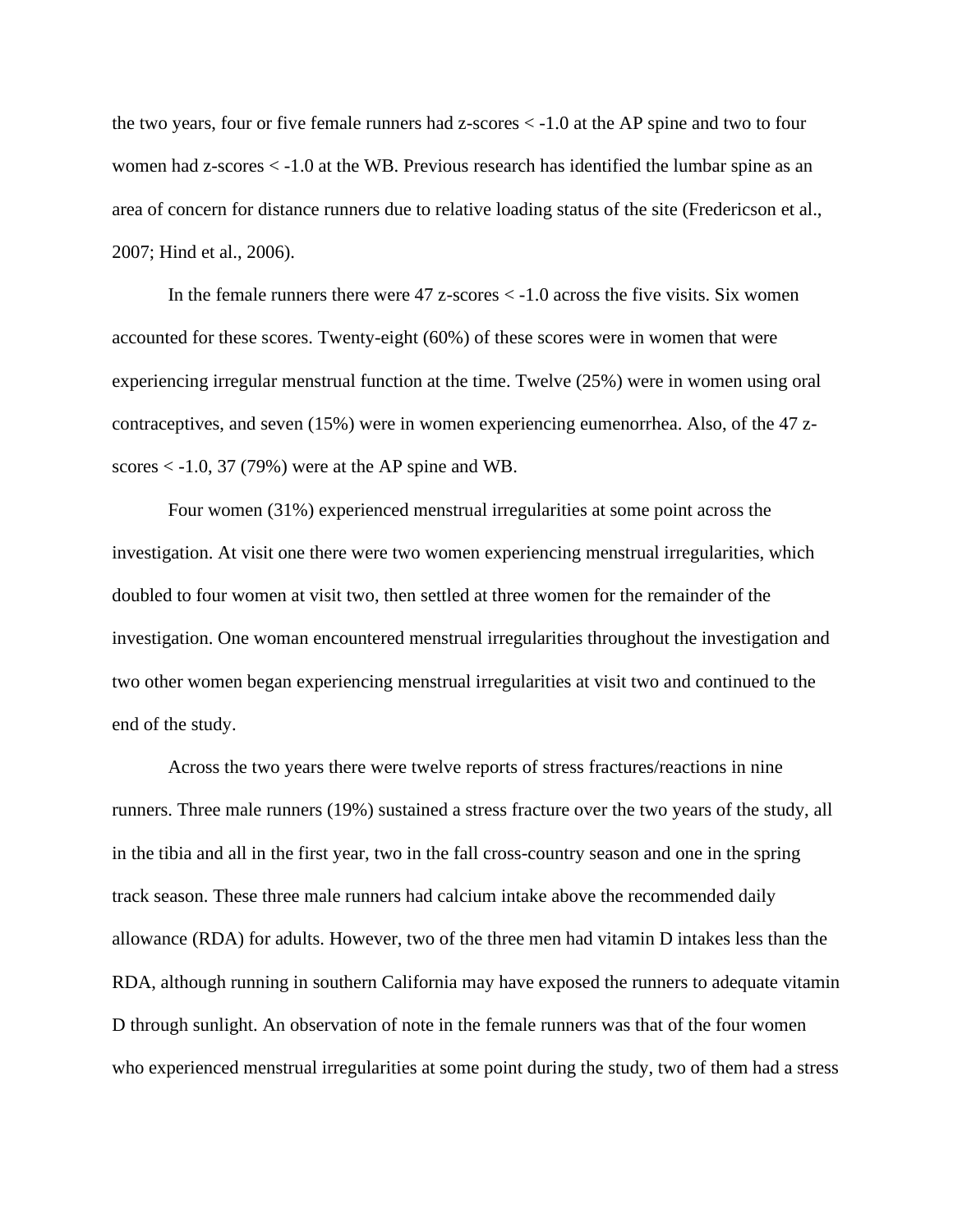fracture/reaction, with one of these women experiencing two stress fractures/reactions, one in each tibia, and both occurring during the spring track season, one year apart. These results demonstrate that the disruption of the hormonal cycle appears to have an impact on bone formation in this young, healthy population.

One of the limitations to this investigation is the sample size. A better comparison of the women classified by menstrual function could have been possible with a more robust study population size. Additionally, blood analysis of testosterone in the men and vitamin D status in both the men and women collegiate distance runners could provide insight into the BMD changes of the participants throughout the study.

This investigation found that this population of collegiate distance runners maintained their BMD at the anterior-posterior spine, lateral spine, femoral neck, total hip, whole body and ultra-distal forearm, and the men accrued bone at the U/D forearm over the two years. During the study, however, the women experienced significant decreases in BMD at different sites, with a significant decrease at the TH between visits 2 and 5 and at the WB between visits 2 and 3. Neither of these decreases were followed by significant increases. Two the four women who experienced menstrual irregularities at some point throughout the study sustained one stress fracture/reaction, and one sustained two stress fractures/reactions. This result suggests that disturbances of the hormonal cycle could affect bone formation in this population. Further longitudinal research should investigate the impact of energy intake, vitamin D status, and hormonal variations on the changes in bone mineral densities of collegiate distance runners to determine if these findings are representative of a larger population.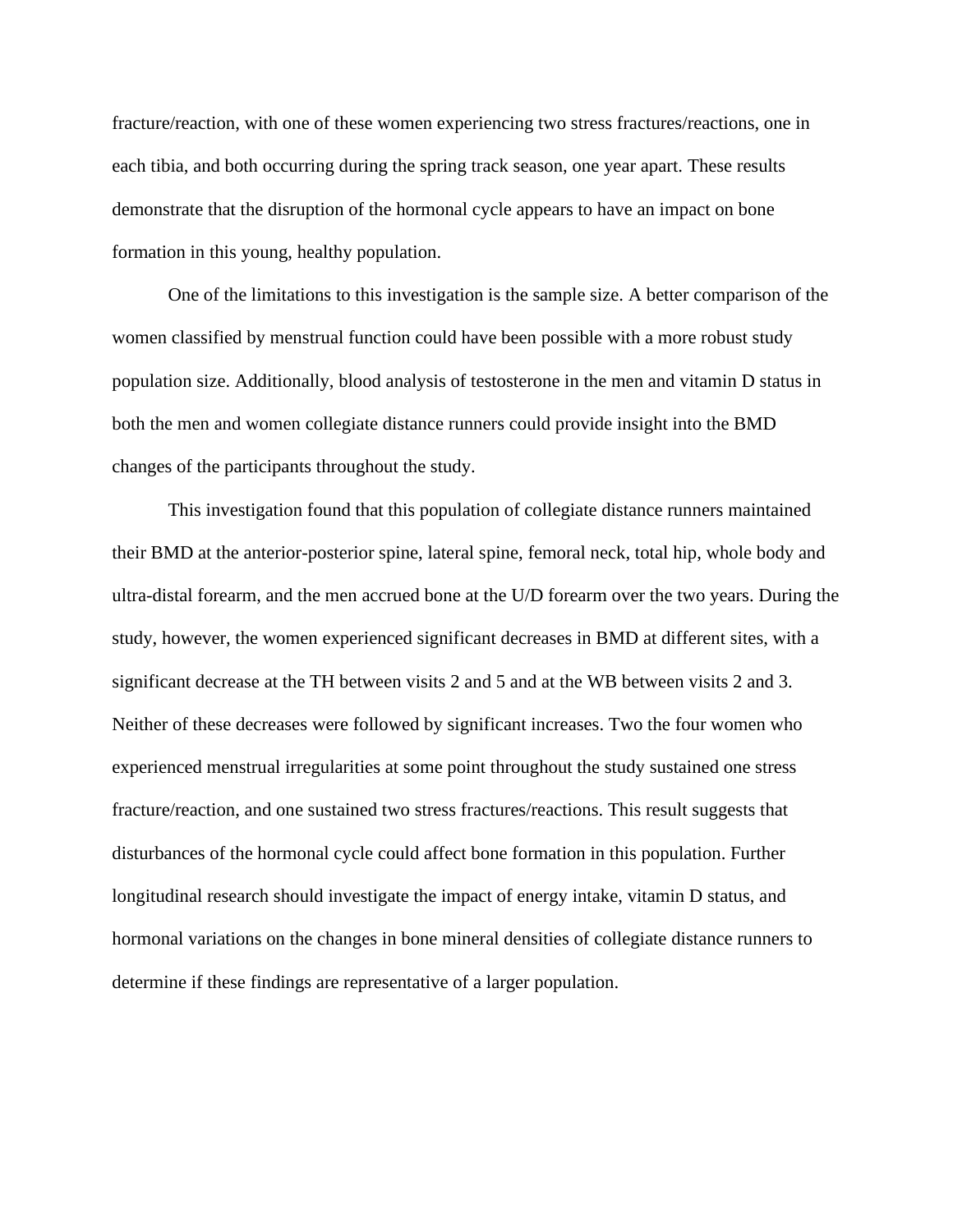## **Acknowledgements**

We would like to thank the Loyola Marymount University Cross-Country Team for their participation in this investigation.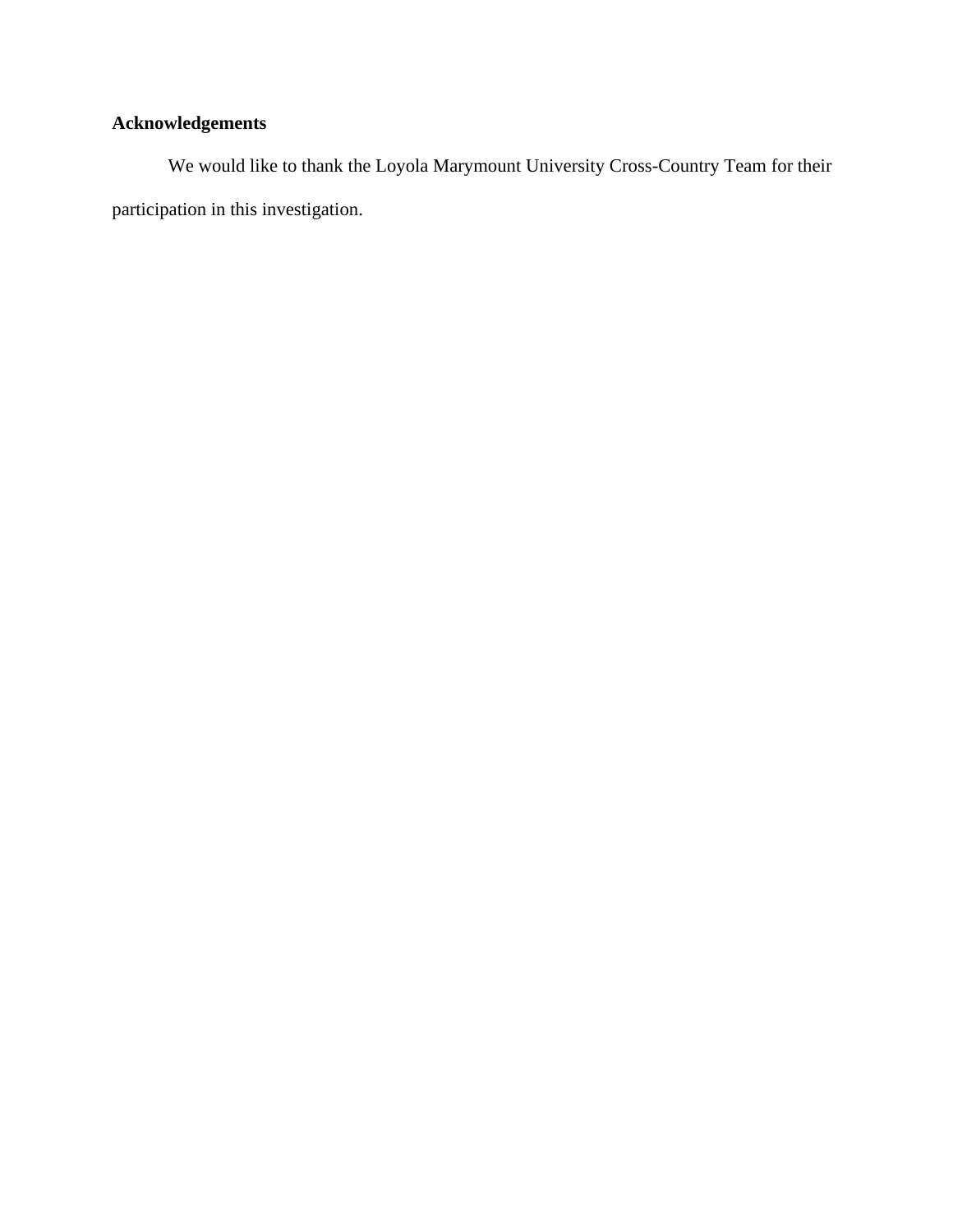#### References

- Barrack, M. T., Rauh, M. J., Barkai, H. S., & Nichols, J. F. (2008). Dietary restraint and low bone mass in female adolescent endurance runners. *The American Journal of Clinical Nutrition*, *87*(1), 36-43.
- Barrack, M. T., Van Loan, M. D., Rauh, M. J., & Nichols, J. F. (2011). Body mass, training, menses, and bone in adolescent runners: a 3-yr follow-up. *Medicine and Science in Sports and Exercise*, *43*(6), 959-966.
- Barrack, M. T., Fredericson, M., Tenforde, A. S., & Nattiv, A. (2017). Evidence of a cumulative effect for risk factors predicting low bone mass among male adolescent athletes. *British Journal of Sports Medicine*, *51*(3), 200-205.
- Beermann, B. L., Lee, D. G., Almstedt, H. C., & McCormack, W. P. (2020). Nutritional intake and energy availability of collegiate distance runners. *Journal of the American College of Nutrition*, *39*(8), 747-755.
- Bemben, D. A., Buchanan, T. D., Bemben, M. G., & Knehans, A. W. (2004). Influence of type of mechanical loading, menstrual status, and training season on bone density in young women athletes. *Journal of Strength and Conditioning Research*, *18*(2), 220-226.
- Bennell, K. L., Malcolm, S. A., Khan, K. M., Thomas, S. A., Reid, S. J., Brukner, P. D., ... & Wark, J. D. (1997). Bone mass and bone turnover in power athletes, endurance athletes, and controls: a 12-month longitudinal study. *Bone*, *20*(5), 477-484.
- Dengel, D. R., Keller, K. A., Stanforth, P. R., Oliver, J. M., Carbuhn, A., & Bosch, T. A. (2020). Body composition and bone mineral density of Division 1 collegiate track and field athletes, a consortium of college athlete research (C-car) study. *Journal of Clinical Densitometry*, *23*(2), 303-313.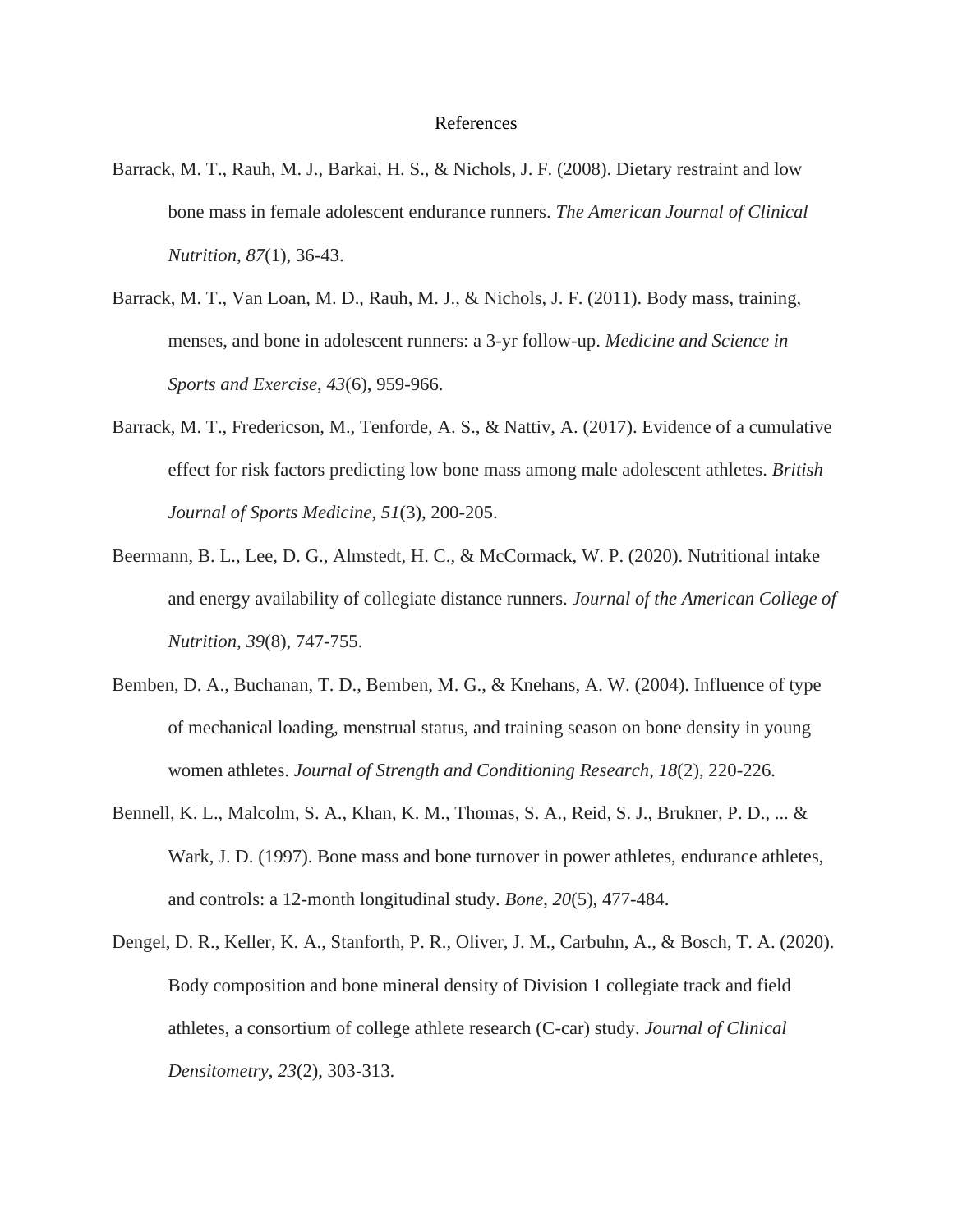- Fredericson, M., Chew, K., Ngo, J., Cleek, T., Kiratli, J., & Cobb, K. (2007). Regional bone mineral density in male athletes: a comparison of soccer players, runners and controls. *British Journal of Sports Medicine*, *41*(10), 664-668.
- Gremion, G., Rizzoli, R., Slosman, D., Theintz, G., & Bonjour, J. P. (2001). Oligo-amenorrheic long-distance runners may lose more bone in spine than in femur. *Medicine and Science in Sports and Exercise*, *33*(1), 15-21.
- Hind, K., Truscott, J. G., & Evans, J. A. (2006). Low lumbar spine bone mineral density in both male and female endurance runners. *Bone*, *39*(4), 880-885.
- Hind, K., Zanker, C., & Truscott, J. (2011). Five-year follow-up investigation of bone mineral density by age in premenopausal elite-level long-distance runners. *Clinical Journal of Sport Medicine*, *21*(6), 521-529.
- Infantino, N. A., McCormack, W. P., & Almstedt, H. C. (2021). Bone mineral density and hip structure changes over one-year in collegiate distance runners and non-athlete controls. *Bone Reports*, *14*, 101056.
- Kohrt, W. M., Bloomfield, S. A., Little, K. D., Nelson, M. E., & Yingling, V. R. (2004). Physical activity and bone health. *Medicine and Science in Sports and Exercise*, *36*(11), 1985- 1996.
- McCormack, W. P., Almstedt, H. C., Shoepe, T. C., & Jennings, C. A. (2017). A 1-year longitudinal study of bone mineral density of division I college distance runners. *Medicine and Science in Sports and Exercise, 49*(5), 487.
- McCormack, W. P., Shoepe, T. C., LaBrie, J., & Almstedt, H. C. (2019). Bone mineral density, energy availability, and dietary restraint in collegiate cross-country runners and nonrunning controls. *European Journal of Applied Physiology*, *119*(8), 1747-1756.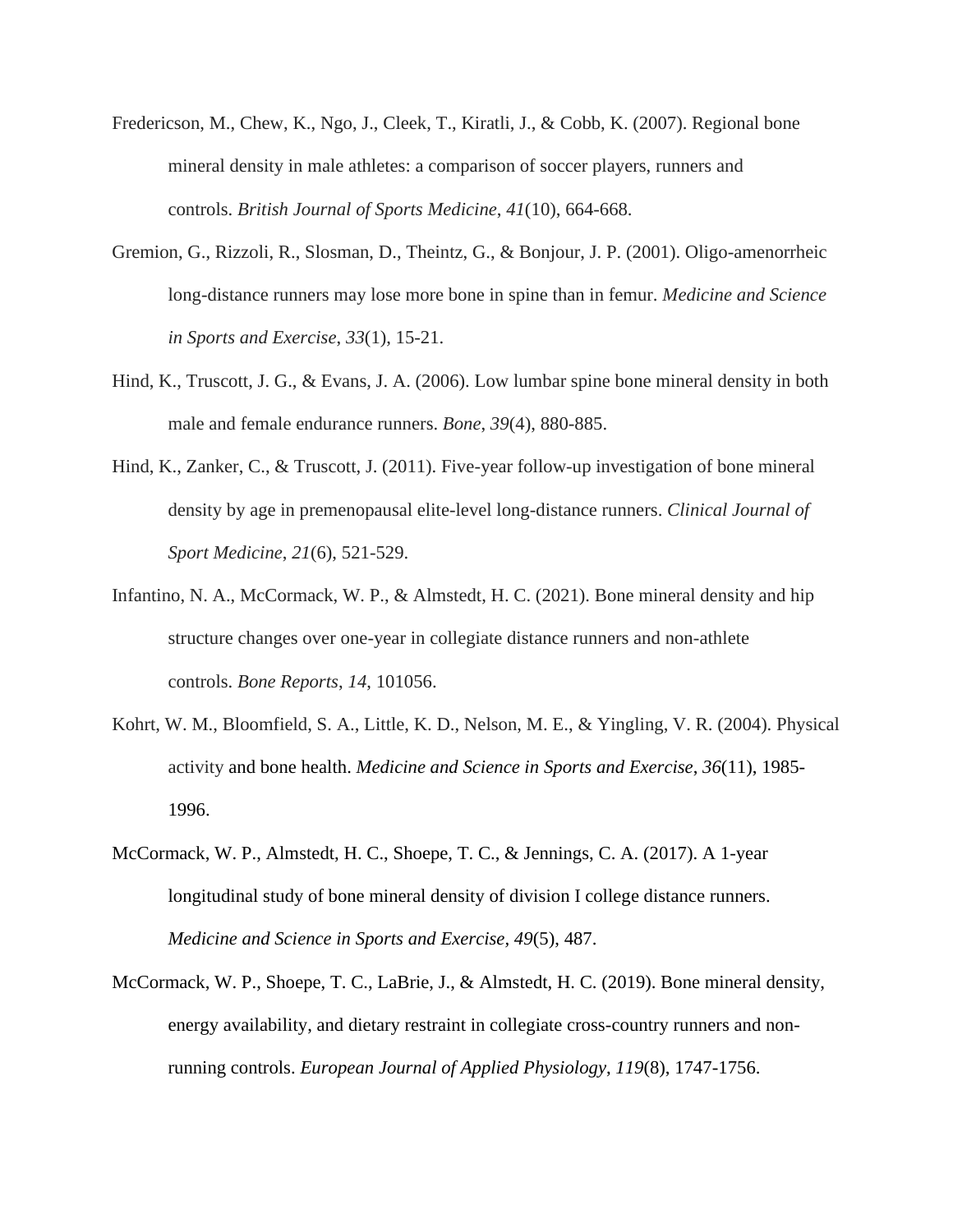- Nattiv, A., Loucks, A. B., Manore, M. M., Sanborn, C. F., Sundgot-Borgen, J., Warren, M. P., & American College of Sports Medicine (2007). American College of Sports Medicine position stand. The female athlete triad. *Medicine and Science in Sports and Exercise*, *39*(10), 1867–1882. https://doi.org/10.1249/mss.0b013e318149f111
- Otis, C. L., Drinkwater, B., Johnson, M., Loucks, A., & Wilmore, J. (1997). American College of Sports Medicine position stand. The female athlete triad. *Medicine and Science in Sports and Exercise*, *29*(5), i-ix.
- Pollock, N., Grogan, C., Perry, M., Pedlar, C., Cooke, K., Morrissey, D., & Dimitriou, L. (2010). Bone-mineral density and other features of the female athlete triad in elite endurance runners: a longitudinal and cross-sectional observational study. *International Journal of Sport Nutrition and Exercise Metabolism*, *20*(5), 418-426.
- Stanforth, D., Lu, T., Stults-Kolehmainen, M. A., Crim, B. N., & Stanforth, P. R. (2016). Bone mineral content and density among female NCAA Division I athletes across the competitive season and over a multi-year time frame. *Journal of Strength and Conditioning Research*, *30*(10), 2828-2838.
- Sumida, S., Iwamoto, J., Uenishi, K., & Otani, T. (2014). One-year changes in bone mineral density and bone turnover markers in premenopausal amateur runners: a prospective study. *The Keio Journal of Medicine*, 2013-0010.
- Taaffe, D. R., Robinson, T. L., Snow, C. M., & Marcus, R. (1997). High-impact exercise promotes bone gain in well‐trained female athletes. *Journal of Bone and Mineral Research*, *12*(2), 255-260.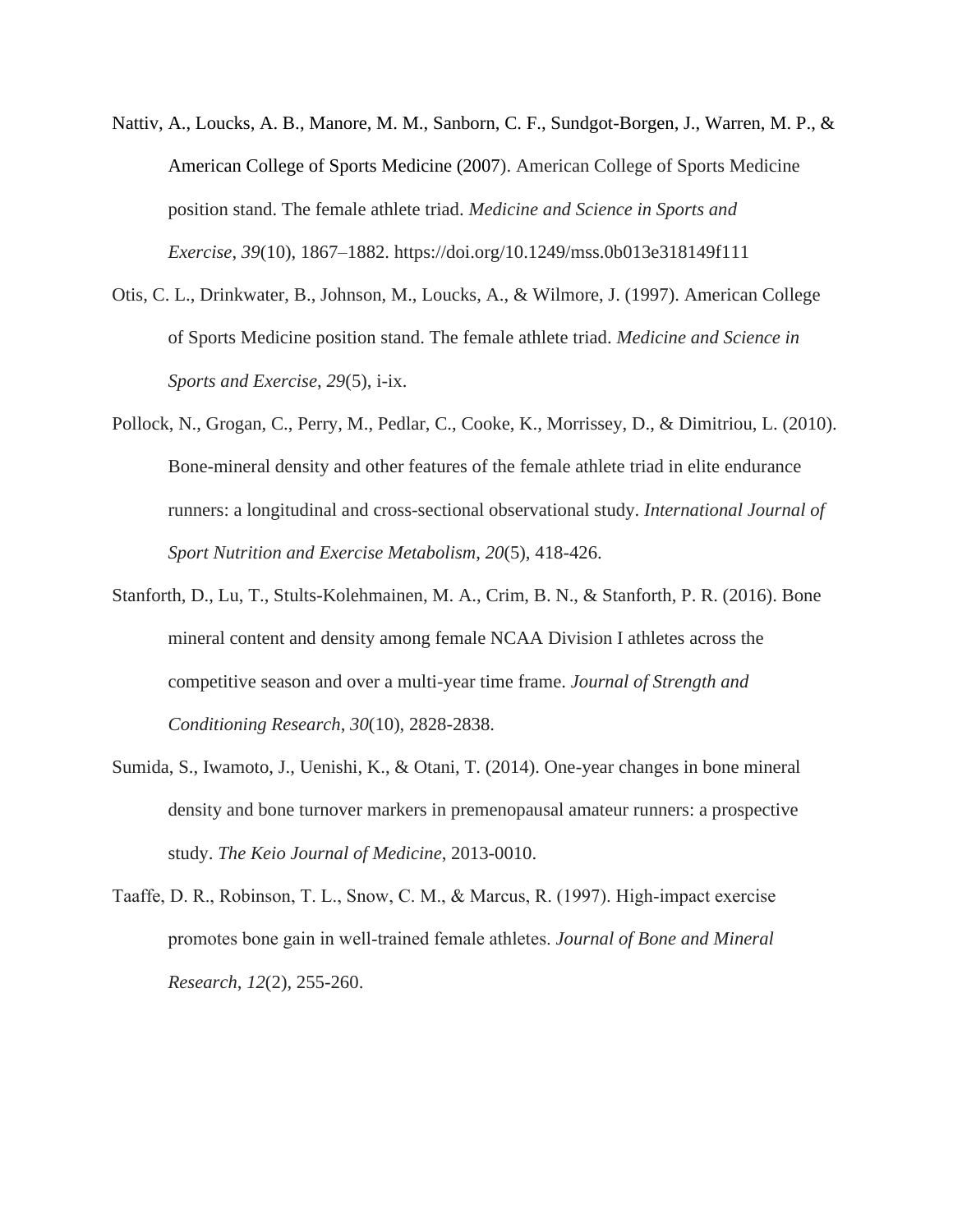- Tenforde, A. S., Fredericson, M., Sayres, L. C., Cutti, P., & Sainani, K. L. (2015). Identifying sex-specific risk factors for low bone mineral density in adolescent runners. *The American journal of sports medicine*, *43*(6), 1494-1504.
- Tenforde, A. S., Kraus, E., & Fredericson, M. (2016). Bone stress injuries in runners. *Physical Medicine and Rehabilitation Clinics*, *27*(1), 139-149.
- Tenforde, A. S., Parziale, A. L., Popp, K. L., & Ackerman, K. E. (2018). Low bone mineral density in male athletes is associated with bone stress injuries at anatomic sites with greater trabecular composition. *The American journal of sports medicine*, *46*(1), 30-36.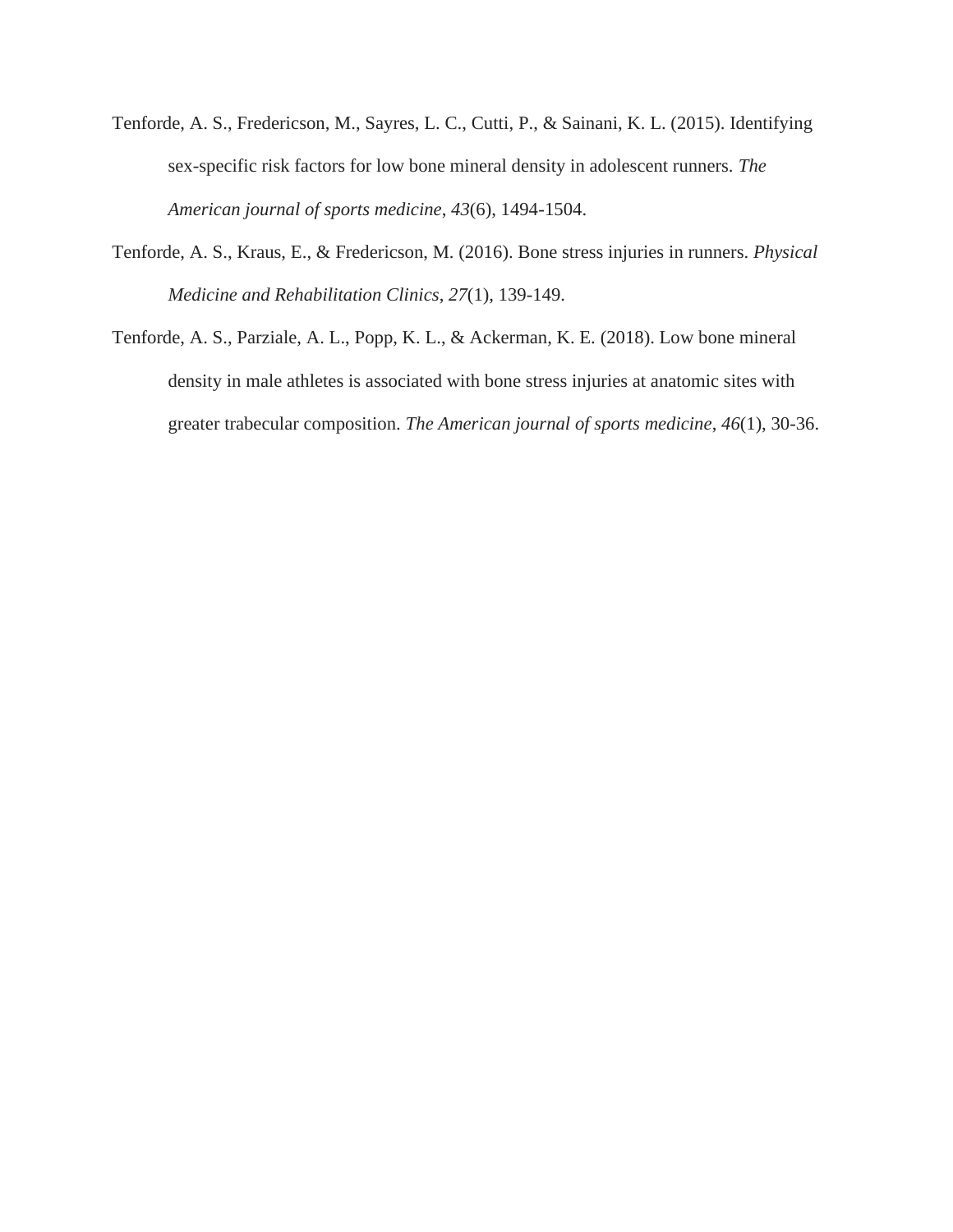Table 1. Descriptive Data (Mean  $\pm$  SD)

| rabic 1. Descriptive Data (incan $\pm$ SD)<br>Variable | Women $(n=13)$      | Men $(n=16)$              |  |
|--------------------------------------------------------|---------------------|---------------------------|--|
| Months v1 to v2                                        | $4.1 \pm 0.6$       | $4.2 \pm 0.6$             |  |
| Months v1 to v3                                        | $11.6 \pm 0.7$      | $11.5 \pm 0.7$            |  |
| Months v1 to v4                                        | $15.6 \pm 0.6$      | $15.9 \pm 0.6$            |  |
| Months v1 to v5                                        | $23.6 \pm 0.4$      | $23.8 \pm 0.4$            |  |
| Age at v1 (yrs)                                        | $18.9 \pm 0.9$      | $18.9 \pm 0.6$            |  |
| Age at $v5$ (yrs)                                      | $20.9 \pm 0.8$      | $20.9 \pm 0.6$            |  |
| Ht at v1 (cm)                                          | $162.8 \pm 6.7$     | $177.5 \pm 5.9^*$         |  |
| Ht at $v5$ (cm)                                        | $163.2 \pm 6.6$     | $178.1 \pm 6.3^{**}$      |  |
| Wt at $v1$ (kg)                                        | $52.9 \pm 5.5$      | $65.7 \pm 5.3^*$          |  |
| Wt at $v5$ (kg)                                        | $54.9 \pm 5.5^*$    | $66.9 \pm 5.8^{*}$        |  |
| BMI at v1                                              | $20.0 \pm 1.5$      | $20.8 \pm 1.5$            |  |
| BMI at v5                                              | $20.6 \pm 1.8^{\#}$ | $21.1 \pm 1.5$            |  |
| BFLM at v1 (kg)                                        | $39.2 \pm 4.2$      | $53.7 \pm 4.3^*$          |  |
| BFLM at v5 (kg)                                        | $40.2 \pm 4.0^{\#}$ | $55.2 \pm 4.2^{\ast\ast}$ |  |
| BF at $v1$ (%)                                         | $22.9 \pm 2.7$      | $15.1 \pm 1.5^*$          |  |
| BF at $v5$ (%)                                         | $23.4 \pm 4.0$      | $14.4 \pm 1.7^*$          |  |
| Total $Ca++$ (mg/d)                                    | $1,374.3 \pm$       | $1,524.0 \pm$             |  |
|                                                        | 546.6               | 422.8                     |  |
| Total Vit. D (IU/d)                                    | $369.3 \pm 296.9$   | $351.1 \pm 197.7$         |  |
| Ethnicity $(n/\%)$ :                                   |                     |                           |  |
| White                                                  | 7(54%)              | 12 (75%)                  |  |
| Hispanic                                               | 5(38%)              | 3(19%)                    |  |
| Asian                                                  | 1(8%)               | 1(6%)                     |  |
| v1 Menstrual Status (n %)                              |                     |                           |  |
| Eumenorrhea                                            | 6(46.2%)            | N/A                       |  |
| Irregular                                              | $2(15.4\%)$         | N/A                       |  |
| <b>OC</b>                                              | $5(38.4\%)$         | N/A                       |  |
| v5 Menstrual Status (n %)                              |                     |                           |  |
| Eumenorrheic                                           | 6                   | N/A                       |  |
| Irregular                                              | 3                   | N/A                       |  |
| <b>OC</b>                                              | 3                   | N/A                       |  |

\* Significant difference between men and women;

# Significant difference between visit 1 and visit 5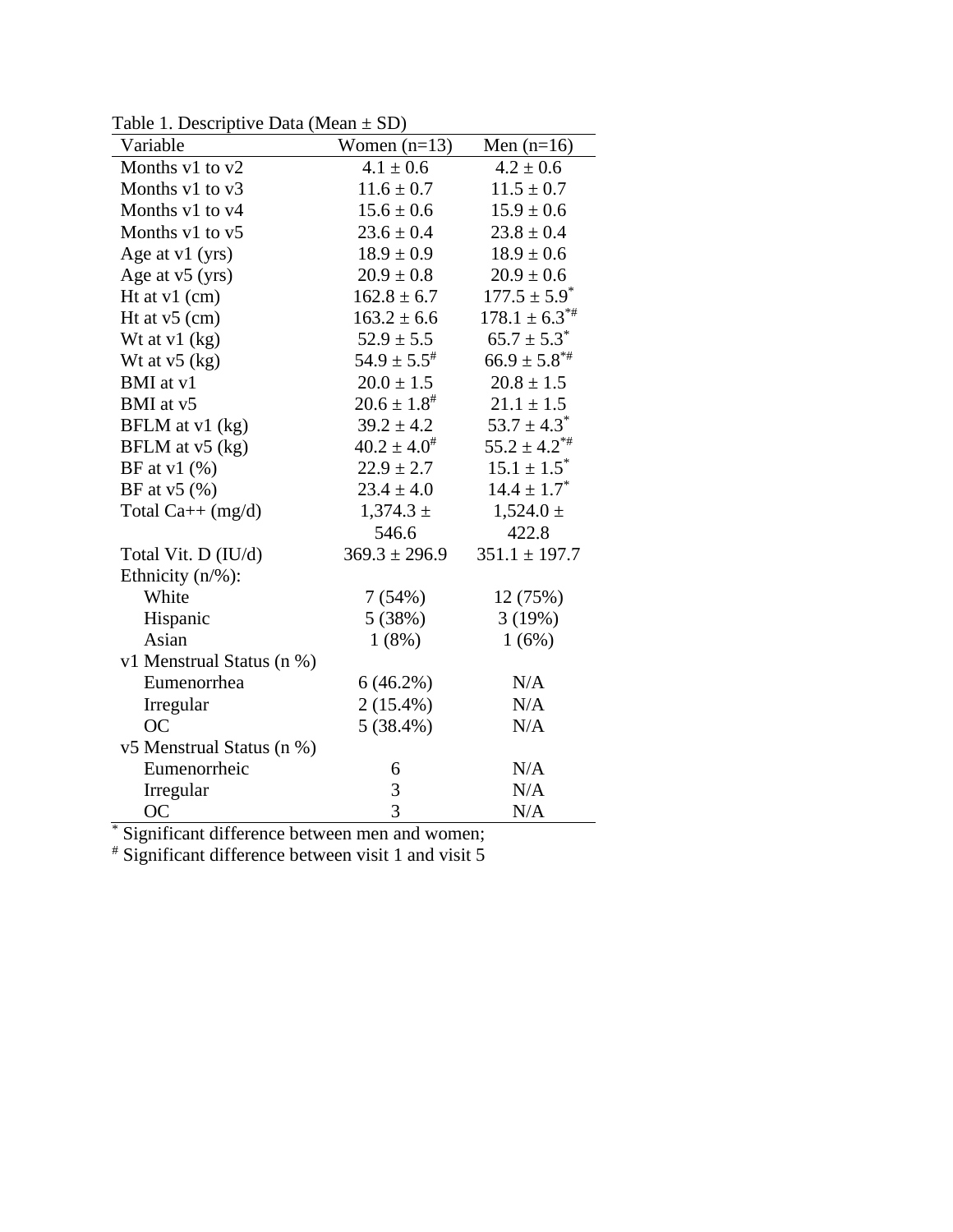|                | v1             | v2             | v3             | v4             | v5             |
|----------------|----------------|----------------|----------------|----------------|----------------|
| AP Spine       |                |                |                |                |                |
| Men            | $3/16(18.8\%)$ | $3/16(18.8\%)$ | 3/16(18.8%)    | 2/16(12.5%)    | $1/16(6.3\%)$  |
| Women          | $4/13(30.8\%)$ | $4/13(30.8\%)$ | 5/13(38.5%)    | 5/13(38.5%)    | $4/13(30.8\%)$ |
| LAT Spine      |                |                |                |                |                |
| Men            | N/A            | N/A            | N/A            | N/A            | N/A            |
| Women          | N/A            | $1/2(50\%)$    | 3/4(75%)       | $6/8$ (75%)    | $7/11(63.6\%)$ |
| <b>FN</b>      |                |                |                |                |                |
| Men            | 0/13           | 0/13           | 0/13           | 0/13           | 0/16           |
| Women          | $1/9(11.1\%)$  | $1/9(11.1\%)$  | $1/9(11.1\%)$  | $1/12(8.3\%)$  | $1/12(8.3\%)$  |
| <b>TH</b>      |                |                |                |                |                |
| Men            | 0/13           | 0/13           | 0/13           | 0/13           | 0/16           |
| Women          | $1/9(11.1\%)$  | $1/9(11.1\%)$  | $1/9(11.1\%)$  | $1/12(8.3\%)$  | $1/12(8.3\%)$  |
| <b>WB</b>      |                |                |                |                |                |
| Men            | 0/16           | $3/16(18.8\%)$ | 0/16           | $1/16(6.3\%)$  | $1/16(6.3\%)$  |
| Women          | $2/13(15.4\%)$ | $4/13(30.8\%)$ | $3/13(23.1\%)$ | 3/13(23.7%)    | 3/13(23.7%)    |
| <b>FOREARM</b> |                |                |                |                |                |
| Men            | N/A            | 2/3(66.7%)     | 5/6(83.3%)     | $3/10(30.0\%)$ | 9/16(56.3%)    |
| Women          | 0/1            | $1/2$ (50.0%)  | $2/4$ (50.0%)  | $3/8$ (37.5%)  | 3/11(27.3%)    |

Table 2. Number (and percent) of participants with a z-score  $\leq -1.0$ .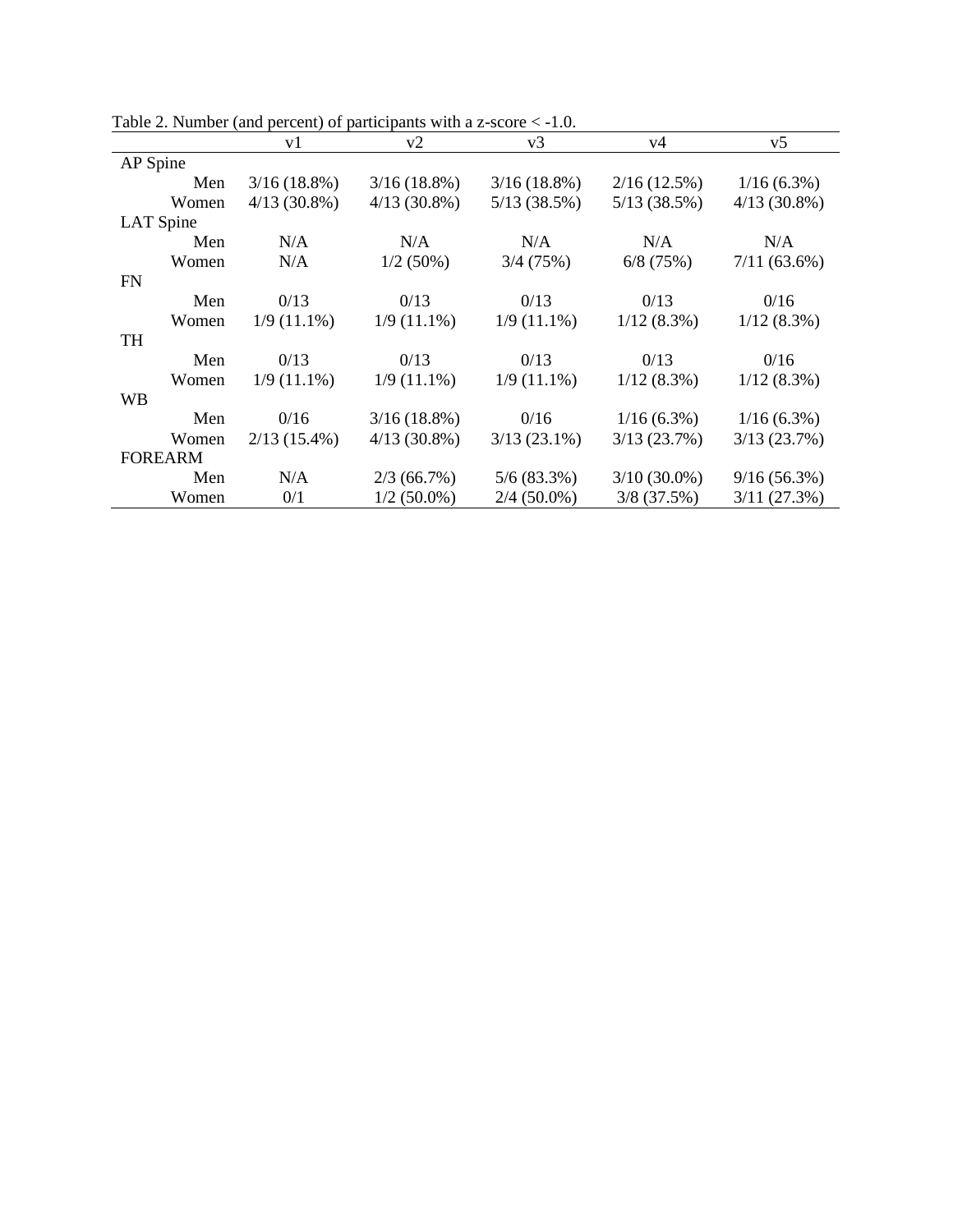

Figure 1. BMD adjusted for bone-free lean mass at the anterior-posterior spine.



Figure 2. BMD adjusted for bone-free lean mass at the lateral spine.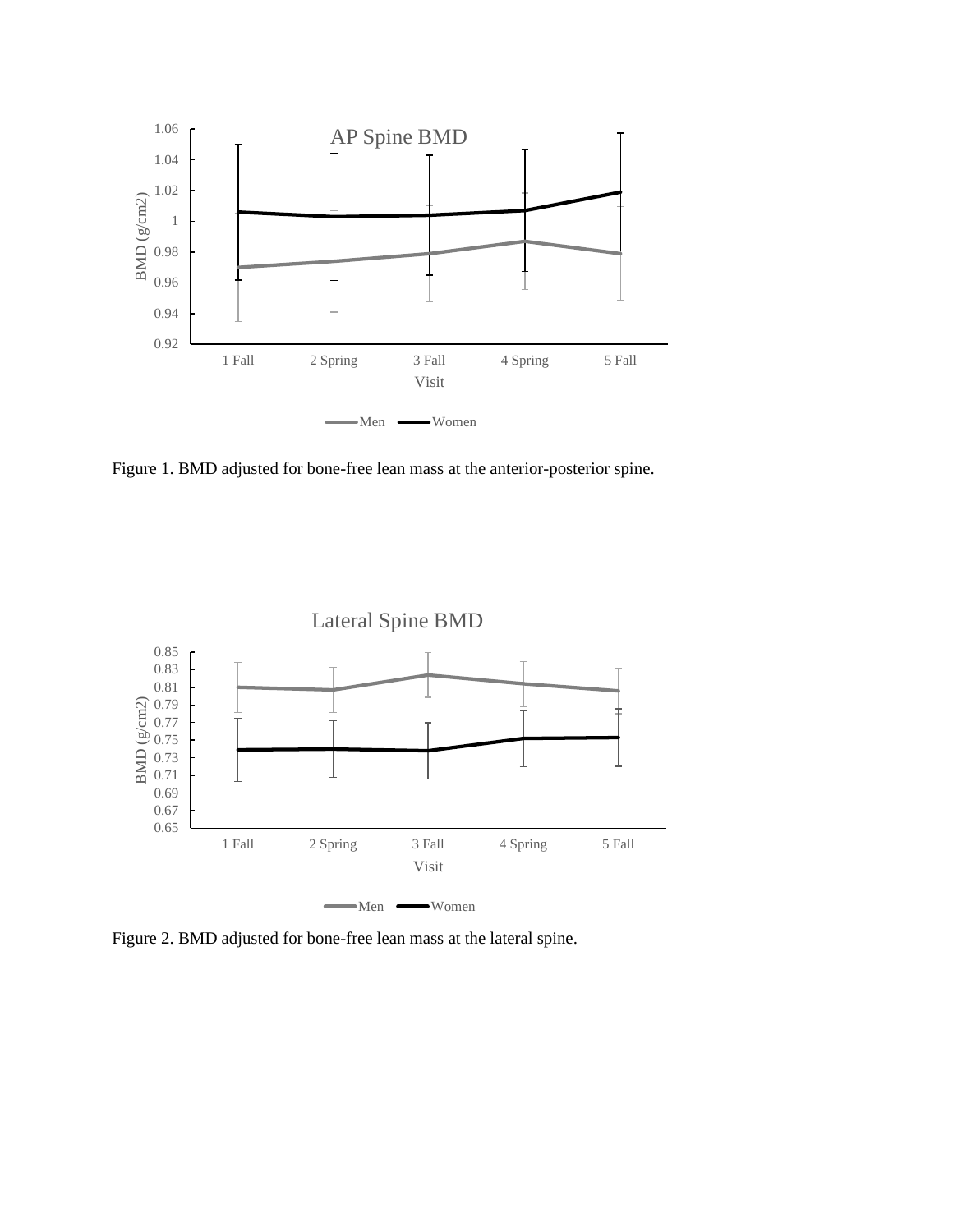

Figure 3. BMD adjusted for bone-free lean mass at the femoral neck.



Figure 4. BMD adjusted for bone-free lean mass at the total hip.  $2 = v1$  and v4 sign. diff.;  $4 = v2$  and v3 sign. diff.;  $5 = v2$  and v4 sign. diff.;  $6 = v2$  and v5 sign. diff.;  $7 = v3$  and v4 sign. diff.;  $9 = v4$  and v5 sign. diff. ( $p \le 0.05$ ).